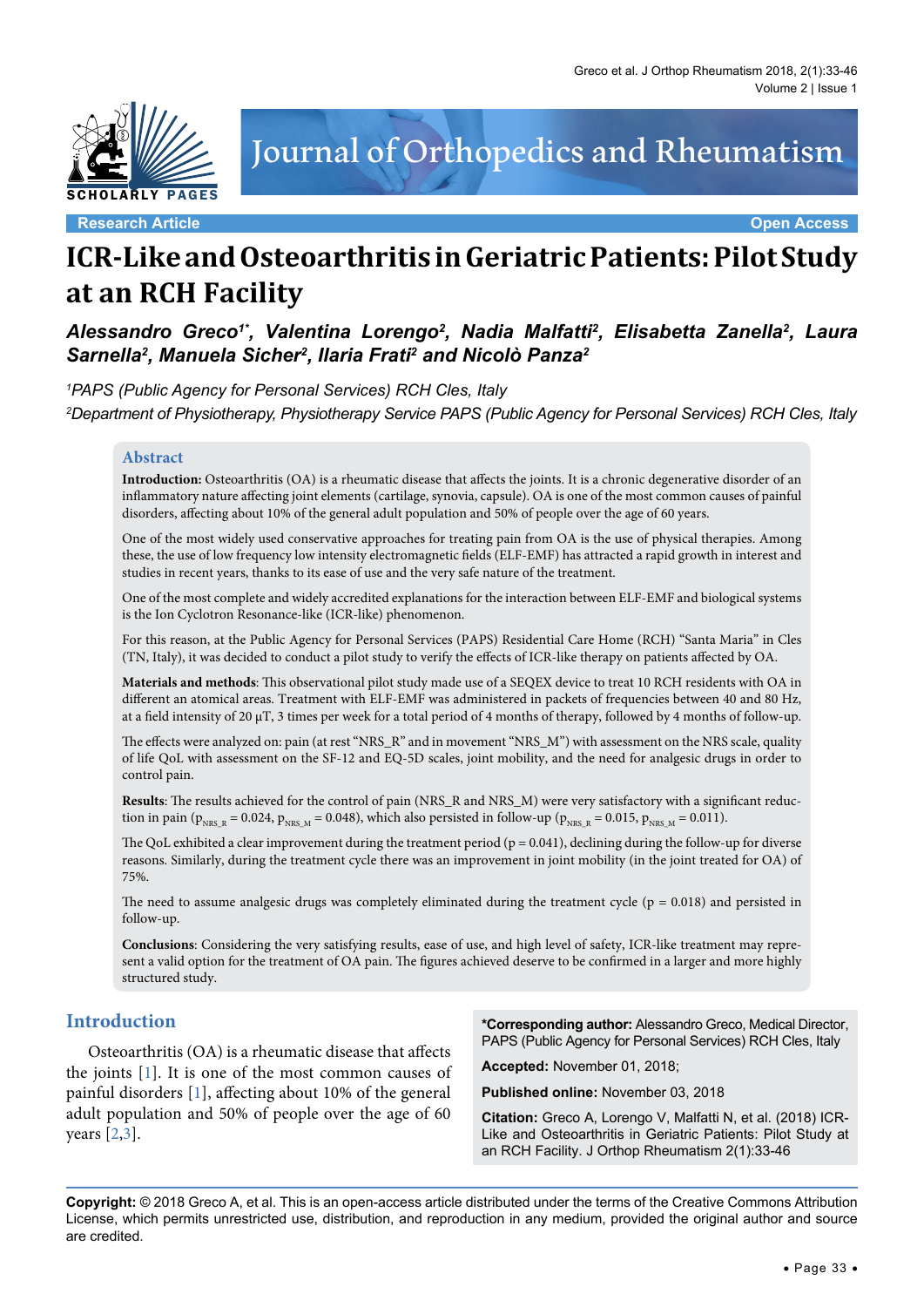

The main characteristic of osteoarthritis is the loss of hyaline cartilage associated with a subchondral reaction [\[4\]](#page-11-3). This leads to fibrillation of the cartilage, with chondrocyte proliferation and formation of cellular agglomerations, increased blood flow in the subchondral bone with a secondary increase in bone pressure and relative sclerosis, promoting cystic and marginal osteophytic formations [[5\]](#page-11-4). The synovial membrane appears hyperemic and hypertrophic, the capsule is edematous and fibrosclerotic [[5\]](#page-11-4).

Defining the disease arthrotic indicates a chronic degenerative disorder, inflammatory in nature and affecting the bone structures and joint elements (cartilage, synovia, capsule) [[4](#page-11-3)[,6\]](#page-11-5).

The phlogistic process is thus one of the main factors in arthrotic disease  $[6,7]$  $[6,7]$  $[6,7]$ . Acute relapsing of the inflammation process in the joints is reflected in accentuation of the typical clinical characteristics of the disease: pain, joint swelling, and reduced joint functionality. Currently there is no truly effective therapy for arthrotic disease and treatment is limited to the symptoms [[8\]](#page-11-7) of pain, swelling, and stiffness using pharmaceuticals  $[8,9]$  $[8,9]$  $[8,9]$  $[8,9]$ , orthopedics [[10](#page-11-9)], or surgery [[11](#page-11-10),[12](#page-11-11)]. Physiotherapy is indicated for both preventive and therapeutic amelioration of joint flexibility and mobility [\[13](#page-11-12)[,14\]](#page-11-13). Other useful measures are an adequate exercise regime [[15](#page-11-14)] and limiting weight [\[16\]](#page-11-15).

Without going into the various types of approach to the problem, it is right to focus attention on the pharmacological approach, which is a vast reality in clinical orthopedic practice and in "self-medication", very often representing a watershed between a more interventionist approach (surgery) and a more conservative approach (physiotherapeutic- orthopedic).

Pharmaceuticals for treating osteoarthritis can be assumed orally in the form of tables or syrups, applied directly as creams or lotions [[17](#page-11-16)], or directly injected into affected joints. The following list includes the primary categories.

- **NSAIDs** (nonsteroidal anti-inflammatory drugs) are the most widely used to counter inflammation and associated pain [\[18\]](#page-11-17). They are obtained over-thecounter or under prescription and include aspirin, celecoxib, ibuprofen, and naproxen, etc.
- Analgesic pain killers available over-the-counter or under prescription [[19](#page-11-18)] and include acetaminophen [\[20\]](#page-11-19), opioids [[8\]](#page-11-7), and tramadol [8] (an atypical opioid).
- Hyaluronic acid is a natural component of joint fluid, serving as a lubricant and shock absorber. It appears to diminish in joints affected by osteoarthritis and can be injected in a surgical procedure [[21\]](#page-11-20).

Corticosteroids provide a very marked anti-inflammatory action and can be taken orally or directly injected into an affected joint in a surgical procedure [[22](#page-11-21)].

The objective of pharmacological treatment is to reduce symptoms, combined with a conservative approach designed to reduce and delay the evolution of the disease [[1](#page-11-0)[,8,](#page-11-7)[19\]](#page-11-18).

In this respect it is very important to try and improve patient response to conservative treatment in order to improve the quality of life and delay the resort to surgery.

As an integration or alternative to the traditional pharmacological approach, many OA sufferers adopt natural or alternative therapies [[23](#page-12-0)] to address symptoms and improve their overall wellbeing. Some popular examples are massage, acupuncture/acupressure, various relaxation techniques, hydrotherapy, and dietary supplements [[23-](#page-12-0)[25\]](#page-12-1).

In the sphere of integrated medicine, physical therapies [\[26-](#page-12-2)[28](#page-12-3)] have been found to be of great value administered within an institutional or home physiotherapeutic program.

Among these the use of Extremely Low Frequency, Extremely Low Intensity Electromagnetic Fields (ELF-EMF) is a valid therapeutic option for individuals suffering from OA [[28](#page-12-3)[-42\]](#page-12-4).

The Ion Cyclotron Resonance-like phenomenon (ICR-like) is a physical model regarding ionic flows through cellular membranes induced by the application of ELF-EMF [\[43-](#page-12-5)[51](#page-12-6)]. It was proposed in 1984 by the American physicist Abraham Liboff [[43](#page-12-5)] as a hypothesis to explain the results obtained by the physicists Adey and Blackman in their studies [[49](#page-12-7)] regarding these flows. Liboff hypothesized that the ELF-EMF administered in the experiments interacted with the geomagnetic field (GMF) [[44](#page-12-8),[51](#page-12-6)] and facilitated transit of ionic species through the cellular membranes [\[45\]](#page-12-9), thus acting as a modulator of the amount of movement of the ions.

The therapeutic approach based on the use of ELF-EMF has been investigated in diverse medical fields, including in particular physiology [\[43-](#page-12-5)[64](#page-13-0)] and osteoarticular physiopathology [[29-](#page-12-10)[32](#page-12-11),[55](#page-12-12),[65](#page-13-1)[-73\]](#page-13-2). It should also be noted that the first device based on ICR-like for medical use (FDA-approved in 1986) was an instrument for enhancing the repair of bone fractures. As regards use in arthrotic disease, the literature includes some interesting articles, which reveal the biological effectiveness of ELF-EMF on chondrocytes [[35](#page-12-13)], sampled from arthrotic joints *in vitro*, with an effect of anti-inflammatory modulation [\[42](#page-12-4)[,52\]](#page-12-14). The literature also includes a clinical study involving the administration of ICR-like on 143 patients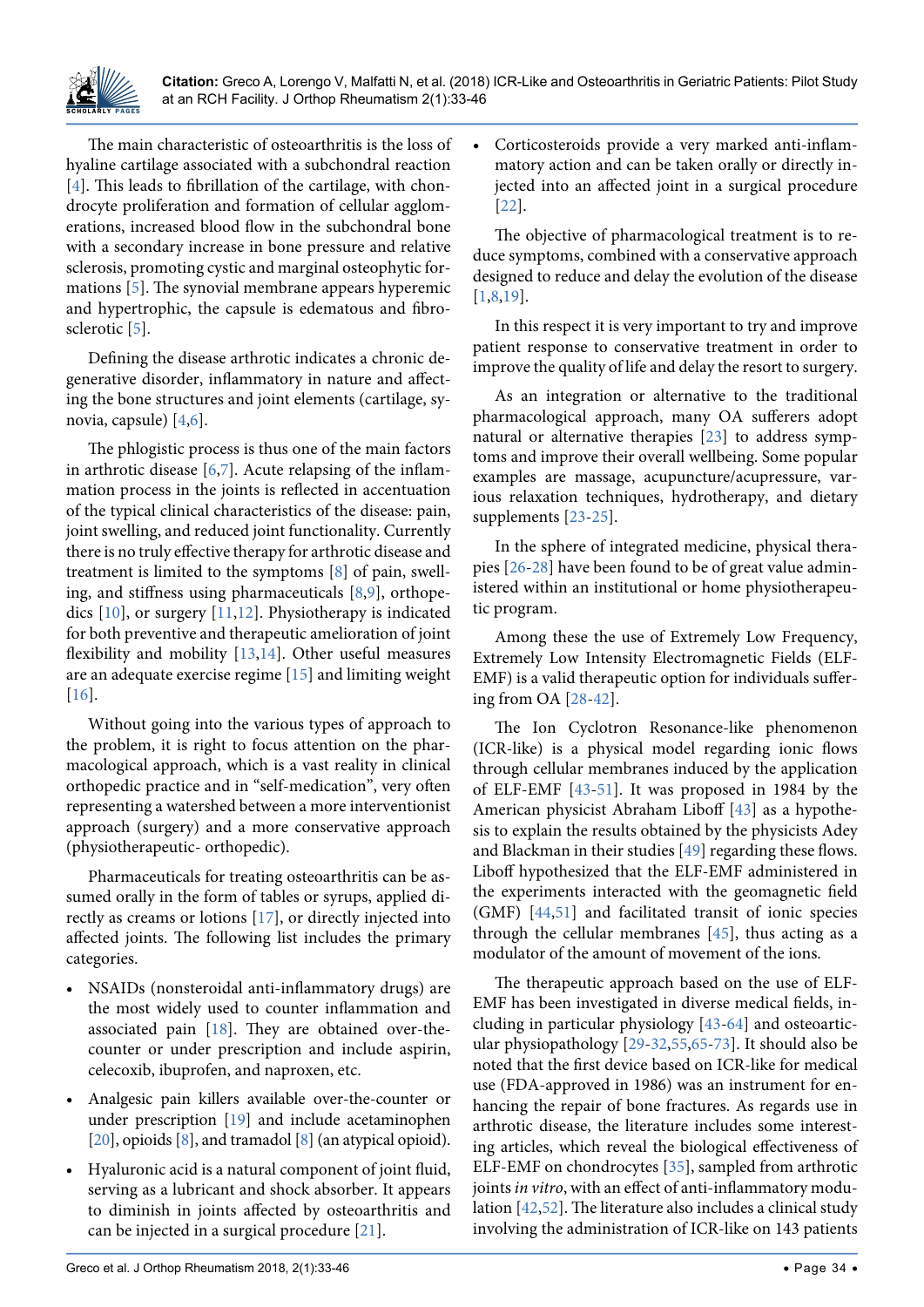

[\[29\]](#page-12-10) with musculoskeletal dysfunction of diverse pathogenesis (rheumatic, arthrotic, osteoporotic, traumatic, post-surgical) which produced good results in pain control and postural aspect.

While there is still much to be understood on how ELF-EMF interact with living structures, the literature includes different physical models that attempt to describe the mechanisms of action. At the current state of art, ICR-like represents for the authors one of the better explanation for the phenomenon and deserving furthermore detailed research into its applications in the medical sphere.

There are diverse hypothesized effects of ICR-like on biological systems and among those useful for therapeutic applications, beyond the osteoarticular sphere, of particular note (and fundamental for the present project) is ICR-like as a positive regulator of the oxidation balance [\[74-](#page-13-3)[78](#page-13-4)]. Among the various studies in the literature on this theme, deserving of mention are a number conducted in Italy:2 fundamental testimonies bearing the signatures of Prof. Ruggero Rossi of the University of Perugia (in 2002) and Dr. Edoardo Rossi of the San Martino Hospital of Genoa (in 2003 and in review in 2008). It should be noted that both these studies made use of a SEQEX brand medical device, which, as amply explained in the materials and methods chapter, was also chosen as the ICR-like instrument for the present project.

In the light of all the above observations, the starting point for the present study was to hypothesize that the ICR-like phenomenon, acting as a modulator of the inflammatory process, could represent an ideal non-pharmacological approach to OA.

## **Materials and Methods**

This pilot study, observational in nature, was conducted within the Public Agency for Personal Services (PAPS) Residential Care Home (RCH) "Santa Maria", located in Cles (TN, Italy), home to 147 elderly pluripathological individuals, many of whom with variable degrees of cognitive deterioration calculated using the Mini-Mental (MMSE) test.

Furthermore, considering that facilities like this are not intended for research but only to provide assistance, in order not to excessively burden the organization it was decided to focus on a limited number of residents under the following selective criteria:

- MMSE not older than 6 months from recruitment with a score greater or equal to 25;
- Diagnosis of arthrotic or arthritic disease by a specialist;
- **•**  Arthrotic symptoms present and active;

<span id="page-2-0"></span>

| <b>Table 1: Joints treated.</b> |                           |  |  |
|---------------------------------|---------------------------|--|--|
| <b>Subject</b>                  | Joint with OA             |  |  |
| А                               | cervical spine + shoulder |  |  |
| B                               | knee                      |  |  |
| г                               | shoulder                  |  |  |
| Δ                               | cervical spine            |  |  |
| E                               | shoulder                  |  |  |
| Z                               | cervical spine            |  |  |
| Н                               | knee                      |  |  |
| ⊝                               | lumbar spine              |  |  |

- **•**  Pain assessment scale NRS (Numerical Rating Score)  $\geq$  5 before treatment with SEQEX;
- **•**  Willingness of the subject to undergo the complete treatment cycle.

On the basis of the inclusion criteria the number of residents involved in this preliminary study was 10 (7 women and 3 men), with a drop out of 2 subjects: one due to reassessment of MMSE falling below the inclusion threshold, the other due to the desire to interrupt the therapeutic protocol after the first treatment. Thus a total of 8 subjects (7 women and 1 man) completed the complete study and follow-up cycle foreseen in the initial experimental set-up.

The subjects involved suffered from OA in different anatomical areas, as listed in the following ([Table 1](#page-2-0)).

During this preliminary observational study, a SE-QEX® device was used, produced and distributed by the Italian company S.I.S.T.E.M.I. srl (Trento, Italy) and certified CSQ ISO-13485. This device has the capacity to produce complex electromagnetic fields by an analogical mechanism across a frequency range of 1 to 80 Hz and at intensities of 1 to 20  $\mu$ T. The field parameters are tested by the manufacturing company using specialized instrumentation: the device used for this purpose is a Gaussmeter GM 08 produced by the company Hirst. The administration of the electromagnetic field produced by the control unit of the treatment device (on which the parameters of the electromagnetic field can be set), is achieved through a mat inside of which a Helmholtz coil generates the ELF-EMF. The patient lies down on the mat and receives non-focused total body treatment with the desired electromagnetic fields.

In this preliminary observational study, a complex treatment was applied comprising 9 intensity and frequency pairs (called "steps"), with a time-on for presence and time-off for absence of field. Combinations of the following waveforms were used in the different steps: sinusoidal, sawtooth, square. The characteristics are set out in the table below [\(Table 2\)](#page-3-0).

Each treatment administered had a duration of 27 minutes and in total each subject underwent therapy 3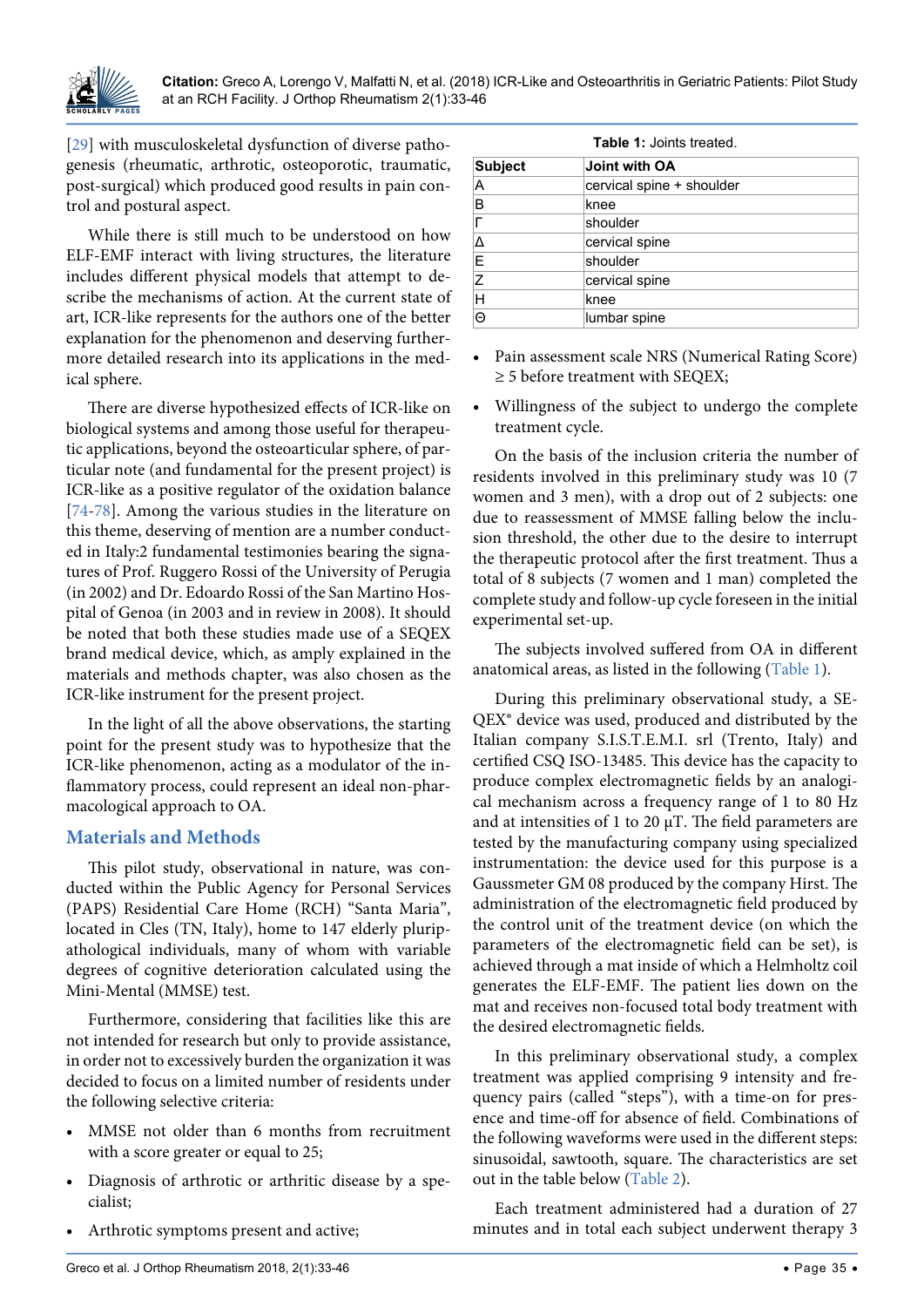

<span id="page-3-0"></span>**Table 2:** Table of electromagnetic fields used for treatment. Each step had a duration of 3 minutes. Time-on and -off are measured in seconds.

| <b>Step</b> | <b>Intensity</b><br>(µT) | <b>Frequency</b><br>(Hz) | Time-on<br>(s) | Time-off<br>(s) |
|-------------|--------------------------|--------------------------|----------------|-----------------|
| 1           | 20                       | 40                       | 9              | 3               |
| 2           | 20                       | 57                       | 9              | 3               |
| 3           | 20                       | 67                       | 2              | 1               |
| 4           | 20                       | 62                       | 2              | 1               |
| 5           | 20                       | 66                       | 6              | 8               |
| 6           | 20                       | 71                       | 6              | 5               |
| 7           | 20                       | 75                       | 6              | 5               |
| 8           | 20                       | 77                       | 4              | 2               |
| 9           | 20                       | 80                       | 5              | 2               |

times per week for 4 months, for a total of 48 treatment sessions for each subject. Treatment was administered using a mat to administer non-focused total body treatment. An addition to treatment with the mat an accessory called a Pro Padwas also used, positioned on the joint being treated. This accessory administers the same electromagnetic treatment as the mat but concentrated on the treatment area.

All the therapy was administered using the same device in the same environment, which was the nursing home gymnasium.

- The parameters assessed for this study were:
- Pain at rest (on the NRS scale);
- Pain on passive mobilization of the area affected by OA (on the NRS scale);
- **•**  Assessment of joint mobility;
- Assessment of quality of life (QoL) with the SF-12 and EQ-5D questionnaire;
- Weekly assumption of analgesic therapy on demand.

The primary end points of the study were: reduced pain, both at rest and under mobilization, and improvement of the QoL.

Secondary end points of the study were: assessment of joint mobility, assumption of analgesic therapy on demand calculated on a weekly basis.

As regards joint mobility, because of the different anatomical areas of the joints involved, it was not possible to conduct a univocal assessment, and so it was decided to conduct the estimation using Boolean operators, with the value "true  $= 1$ " representing an improvement in mobility compared to T0 and the value "false  $= 0$ " representing no improvement of the same. A cut off for significance was defined as an improvement in mobility equal to or greater than 75%.

The assessment scale was measured at T0, half way through the treatment cycle (T1), at the end of the treat-

ment cycle (T2), and at the follow-up 4 months after termination of treatment (F). All the assessments were conducted by physiotherapy staff of the facility and recorded both in the study diary and in the database of parameters in the resident's personal clinical record.

#### **Nrs Pain Assessment Scale**

The scale known as the Numerical Rating Scale (NRS) is based on a scale of 11 degrees from 0 to 10, when 0 corresponds to a total absence of pain, and 10 represents the worst pain the patient can imagine. Pain assessment is conducted by asking the patient to assign a score to their perceived pain [\[53](#page-12-15),[79](#page-13-5)].

The scale was used both for pain at rest and under mobilization.

#### **Quality of life assessment scale Sf-12 and Eq-5d**

The SF-12 questionnaire and the short version of the Short-Form Healthy Survey 36 (SF-36) questionnaire [[80](#page-13-6)]. Using12 of the 36 questions of the original questionnaire it is possible to investigate just two summary indexes of the 8 original scales. These are the PCS (Physical Component Summary) for physical state and MCS (Mental Component Summary) for mental state. The strong points of this questionnaire, which is also suitable for self administration, are brevity and ease of use. This questionnaire was used in Italy in the year 2000 (among other occasions) in a multi-purpose ISTAT investigation of the state of health of Italians and a reference database is available with data from a sample of 61,434 subjects representative of the Italian population. The literature provides wide-ranging examples that demonstrate the validity and reliability of the short version.

The Euro QoL or EQ-5D is a standardized instrument that makes it possible to measure the state of health of interviewees and their quality of life, on the basis of which it is possible to evaluate health care provision, a technique, or a technology.

In the present study the EQ-5D questionnaire was not administered directly to the participants, and instead the values were obtained from an algorithm using the results of the SF-12 questionnaire [[81,](#page-13-7)[82\]](#page-13-8).

While there are many elements that can influence the QoL of an individual, without doubt pain is one of the most important and influential aspects, especially among the elderly. For this reason, considering the pluripathological state of the subjects involved (and so with a high risk of deterioration in QoL for reasons external to the study), it was decided to monitor how this was modified by the cycle of therapy under examination.

#### **Results**

The results achieved are set out below. Each table and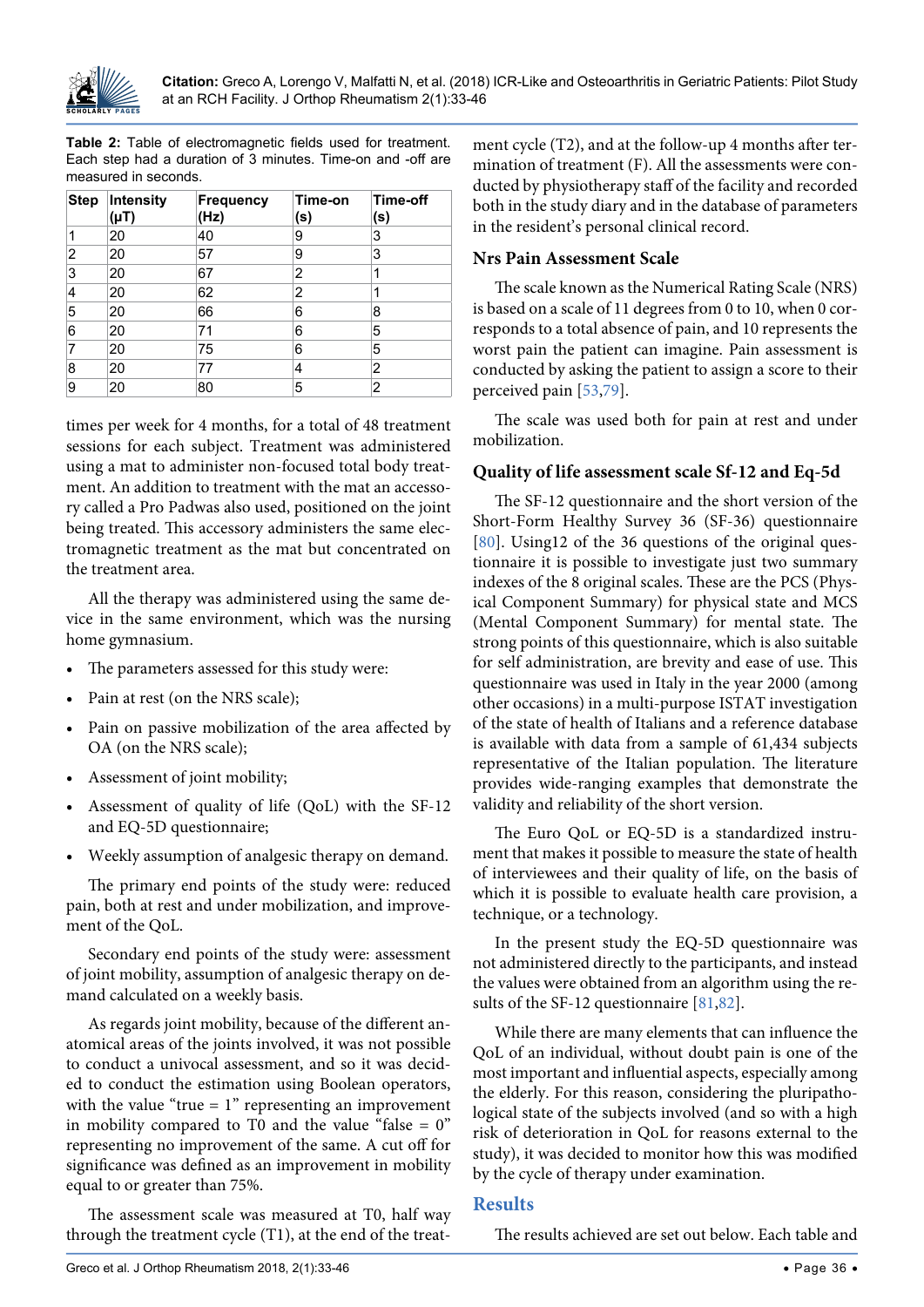

<span id="page-4-2"></span>

<span id="page-4-1"></span>**Table 3:** NRS score at rest of subjects at the different times.

| <b>Subject</b> | T <sub>0</sub> | Τ1 | T <sub>2</sub> | F |
|----------------|----------------|----|----------------|---|
| А              |                | 5  | 5              | 3 |
| в              | 10             | n  | 0              | 3 |
|                | 8              |    | 2              |   |
|                |                | 2  | n              | C |
| E              | O              |    | ი              | n |
| 7              | 10             |    | 5              | O |
| н              | 0              | ი  | 0              | 0 |
| ⊝              |                |    |                | 0 |

relative bar chart represents one of the parameters analyzed in the study (subjects are named with Greek letters in increasing order). For statistical analysis a two-tailed Student's t-distribution was calculated, with a confidence interval of 95%.

## **NRS at Rest**

The following table sets out the assessment on the NRS pain scale at rest (NRS\_R) from T0 to F ([Table 3](#page-4-1) and [Figure 1\)](#page-4-2).

At the start of therapy (T0), the average perceived pain at rest by the subjects involved was 5 on the NRS scale. Already in the middle of the cycle (T1) there was a highly significant reduction, with an average NRS of 0.85 ( $p_{T0-T1}$  = 0.033). At the end of the therapy cycle (T2) there was a reduction in perceived pain in the subjects with an average of 1.5 ( $p_{T0-T2} = 0.024$ ), with a slight non significant average increase relative to T1.

In the follow-up (F) the average perceived pain at rest was 0.87 on the NRS scale, indicating a further reduction

<span id="page-4-0"></span>**Table 4:** NRS score under movement of subjects at the different times.

| <b>Subject</b> | T0 | Τ1 | T <sub>2</sub> | F |
|----------------|----|----|----------------|---|
| А              | 8  | 5  | 6              | U |
| B              |    | 3  | 8              |   |
|                |    | 6  | 5              |   |
|                | 5  |    | 5              | 5 |
| Е              |    | 5  | 6              | 5 |
| 7              | 10 | 5  | 5              | ი |
|                |    |    | 5              | Ω |
| ⊝              | 8  |    |                | Ω |

in perceived pain not statistically significant relative to T2 ( $p_{T2-F}$  = 0.46), against a highly significant reduction relative to T0 ( $p_{T0,F} = 0.015$ ).

## **NRS under Mobilization**

The following table sets out the assessment on the NRS pain scale under passive mobilization (NRS\_M) from T0 to F [\(Table 4](#page-4-0) and [Figure 2\)](#page-5-0).

At the start of therapy (T0), the average perceived pain by the subjects involved during passive mobilization maneuvers, was 7.37 on the NRS scale. Already in the middle of the cycle (T1) there was a highly significant reduction, with an average NRS of 5.25 ( $p_{\text{TO-T1}} = 0.027$ ). At the end of the therapy cycle (T2) the reduction of perceived pain was confirmed with an average of 5.87 ( $p_{T0-T2}$ ) = 0.048), substantially unvaried relative to T1.

In the follow-up (F) the average perceived pain during passive mobilization maneuvers was 2.63 on the NRS scale, indicating a further reduction in perceived pain of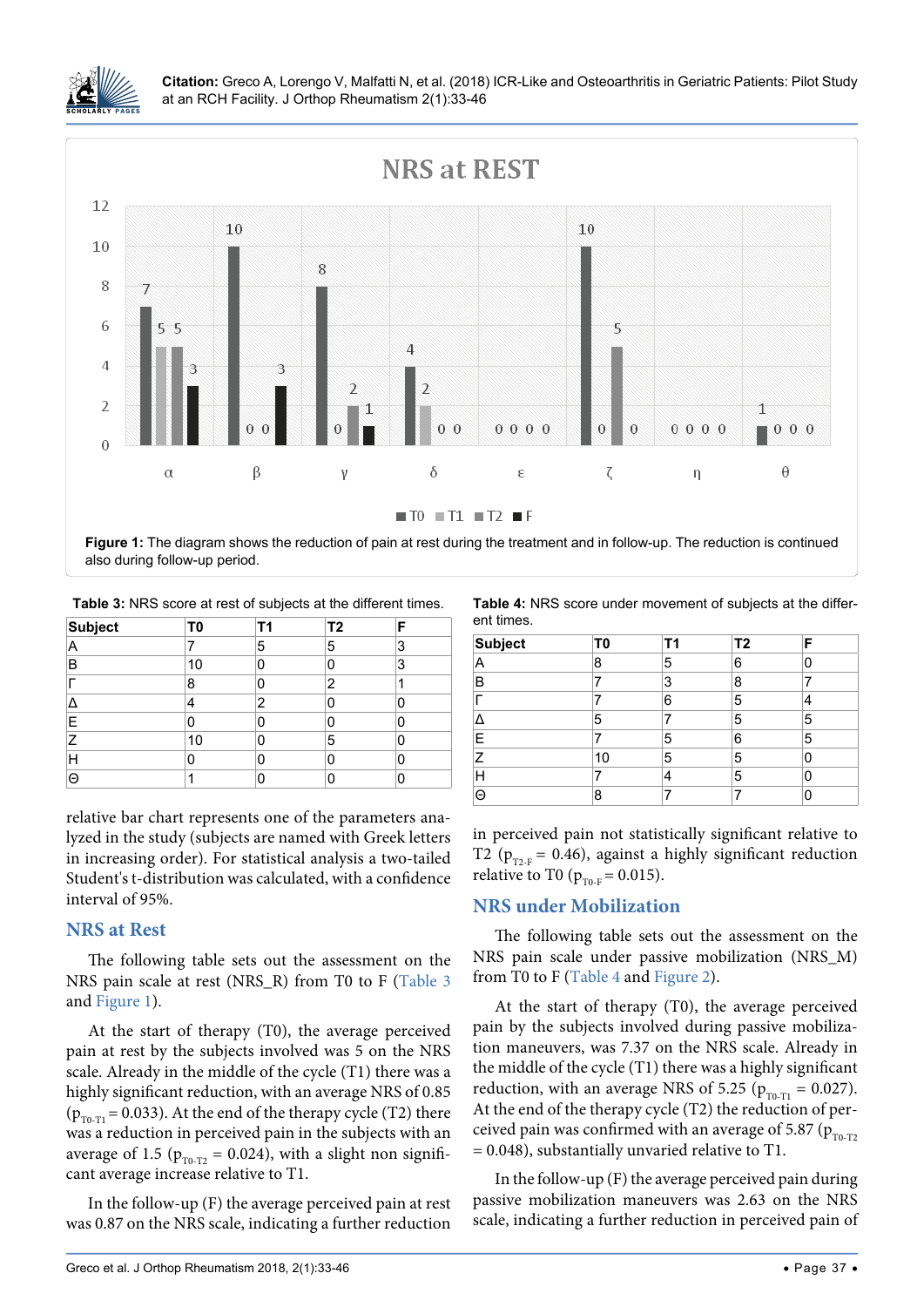

<span id="page-5-0"></span>

| <b>Subject</b> | T0       | T <sub>2</sub> | F        |
|----------------|----------|----------------|----------|
| А              | 52.59095 | 41.05225       | 31.40312 |
| B              | 40.44007 | 36.71192       | 43.52063 |
|                | 39.26568 | 48.27925       | 30.70767 |
| Δ              | 41.48649 | 39.10624       | 39.43508 |
| E              | 38.49879 | 27.34437       | 24.32041 |
| 7              | 43.12439 | 42.4706        | 44.03994 |
| н              | 36.09994 | 44.95783       | 28.46642 |
| Θ              | 42.78881 | 38.55161       | 38.92612 |

<span id="page-5-1"></span>**Table 5:** PCS-12 score of subjects at the different times.

<span id="page-5-2"></span>

| <b>Subject</b> | T0       | T2       | F        |
|----------------|----------|----------|----------|
| А              | 33.11005 | 48.18005 | 53.95756 |
| в              | 40.60363 | 47.19339 | 36.79221 |
|                | 45.11799 | 40.23073 | 51.5229  |
| Δ              | 51.76064 | 50.70666 | 42.19351 |
| F              | 46.79973 | 60.42104 | 60.45586 |
| Ζ              | 45.00554 | 52.10619 | 46.72127 |
| Н              | 41.54199 | 42.00883 | 51.41535 |
| Θ              | 30.08387 | 43.67253 | 53.7314  |

statistical significance relative to both T2 ( $p_{T2-F} = 0.012$ ), and T0 ( $p_{T0-F} = 0.011$ ).

#### **SF-12 and EQ-5D**

The following table sets out the assessment of the questionnaire on the quality of life SF-12 (SF12) of the subjects treated from T0 to F, calculated separately for the two indicators PCS and MCS. The questionnaire was completed only at T0, T2, and F. The SF-12 questionnaires were completed by each subject autonomously ([Table 5](#page-5-1) and [Figure 3\)](#page-6-0).

At the start of therapy (T0), the average PCS-12 value was 41.78. At the end of the treatment cycle the average score was 39.81 demonstrating that the perception of physical limitation (in self care and daily activity) increased over all.

At the follow-up (F), the increase in perception of physical limitation was confirmed (average 35.10).

This figure in itself does not indicate an overall deterioration in the quality of life, but rather a deterioration in physical capacities, which can be negatively influenced by events external to the treatment under examination and in which pain is one of the pre-eminent causes but not the only one [\(Table 6](#page-5-2) and [Figure 4\)](#page-6-1).

At the start of therapy (T0), the average MCS-12 value was 41.75. At the end of the treatment cycle the average score was 48.06 demonstrating an increase in psychological wellbeing perceived by the subjects involved of statistical significance ( $p_{T0-T2} = 0.049$ ).

At the follow-up (F), there was a further slight increase in psychological wellbeing (average 49.60) relative to T2, representing a consolidated statistically significant improvement in psychological wellbeing ( $p_{T0-F} = 0.049$ ) ([Table 7](#page-7-0) and [Figure 5\)](#page-7-1).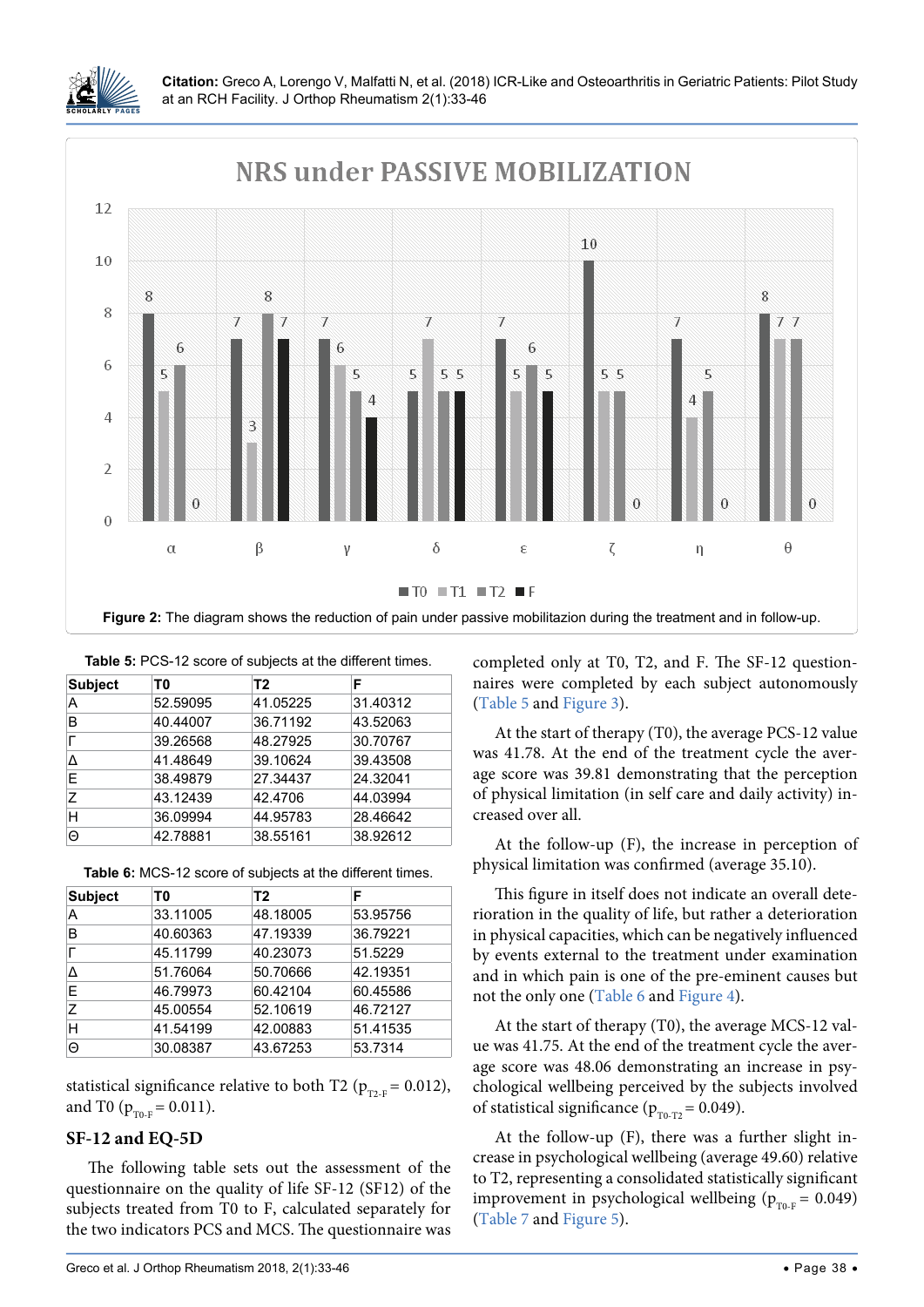

<span id="page-6-0"></span>

<span id="page-6-1"></span>

Using an algorithm, an EQ-5D value was then calculated for each SF12 assessment of the subjects involved. At the start of therapy (T0) the average EQ-5D value was 0.76. At the end of the treatment cycle (T2), an average score of 0.79 demonstrated that overall there was a not statistically significant improvement in perceived QoL.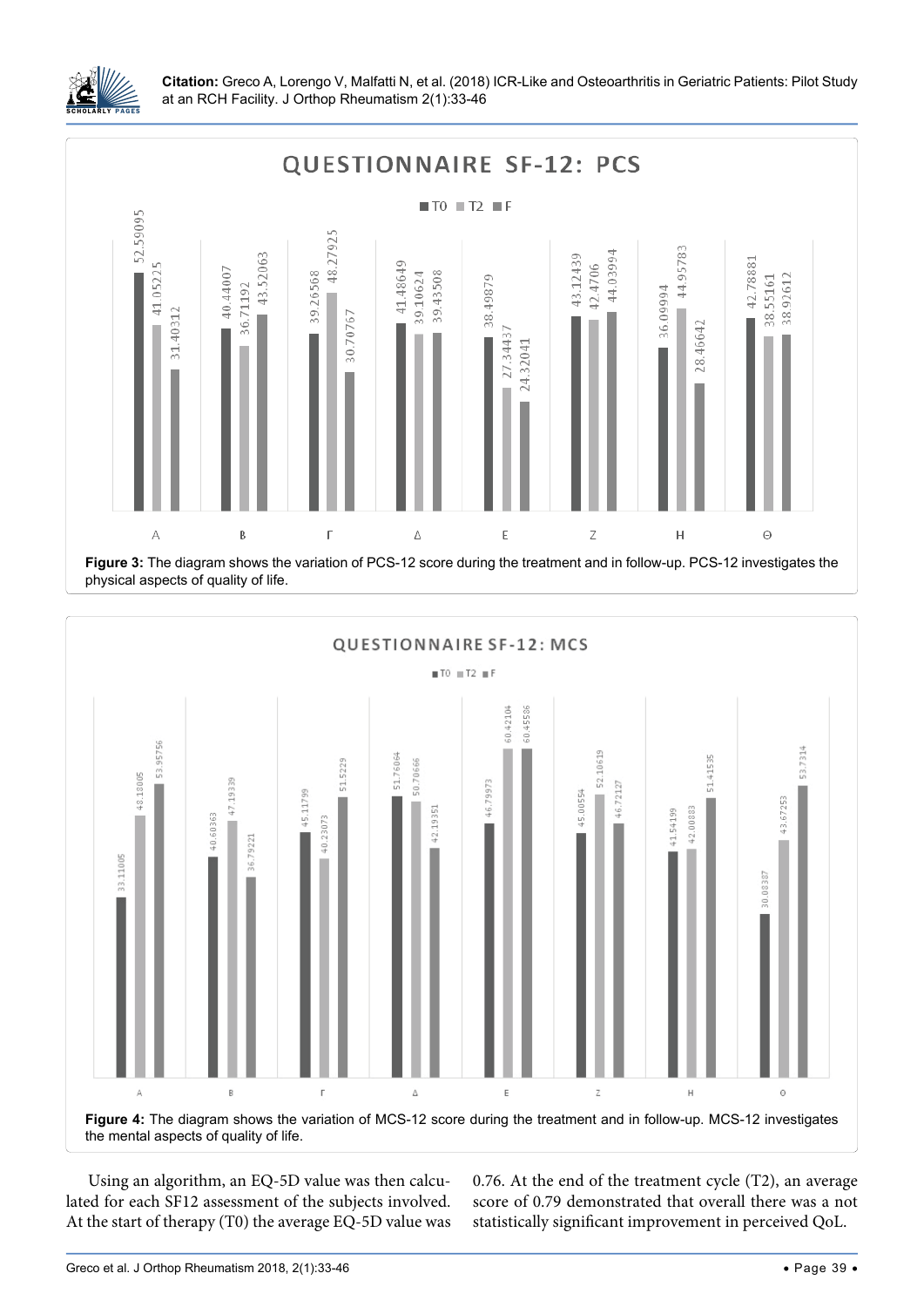

<span id="page-7-1"></span>

<span id="page-7-0"></span>

| <b>Subject</b> | T0       | T2       | F        |
|----------------|----------|----------|----------|
| А              | 0.805368 | 0.801577 | 0.758673 |
| B              | 0.744373 | 0.756812 | 0.746366 |
|                | 0.7649   | 0.812366 | 0.735269 |
| Λ              | 0.829749 | 0.802    | 0.746278 |
| E              | 0.769749 | 0.771163 | 0.746283 |
| 7              | 0.798225 | 0.840561 | 0.817849 |
| H              | 0.711932 | 0.794374 | 0.71518  |
| Θ              | 0.694311 | 0.748606 | 0.821303 |

At the follow-up (F) the improved perceived QoL had declined to a value comparable to the T0 value (average 0.76).

## **Joint Mobility**

The following table sets out the assessment of joint mobility (ART\_M) of the subjects treated from T0 to F.

As already described above, since the joints and anatomical areas affected by OA were different in the various subjects, it was not possible to apply a single form of quantitative measurement but only qualitative using a dichotomy variable: a value of 1 was assigned for movement relative to the previous assessment and a value of 0 if there was no improvement, as seen in the table.

Compared to the NRS assessment of mobilization, assessment of joint mobility was divided into two distinct stages:

Assessment of quality of movement under passive

<span id="page-7-2"></span>**Table 8:** Improvement in joint mobility.

| <b>Subject</b> | T0 | Т1 | Τ2 | F |
|----------------|----|----|----|---|
| Α              | r  |    |    |   |
| B              | C  |    |    |   |
|                | O  | ٠  |    |   |
|                | C  | Π  |    | O |
| Ε              | r  |    |    | n |
| Ζ              |    |    |    | n |
| Н              |    |    |    |   |
| $\Theta$       |    |    |    |   |

mobilization;

Assessment of quality of movement under active mobilization.

The assessment of joint mobility was thus positive (dichotomy variable value 1) only when both the two stages had a positive outcome. If only one of the two stages showed an unchanged or negative outcome for improvement, the dichotomy variable was set to 0 [\(Table 8\)](#page-7-2).

Therefore, starting from a score of 0 for every subject at T0, the improvement in both passive and active perceived joint mobility was 75% half way through the therapy (T1), with a further improvement of the same entity at the end of the cycle (T2).

At follow-up (F) this improvement in joint movement had declined to an improvement relative to T0 of 62.5%.

Another interesting observation is that the only two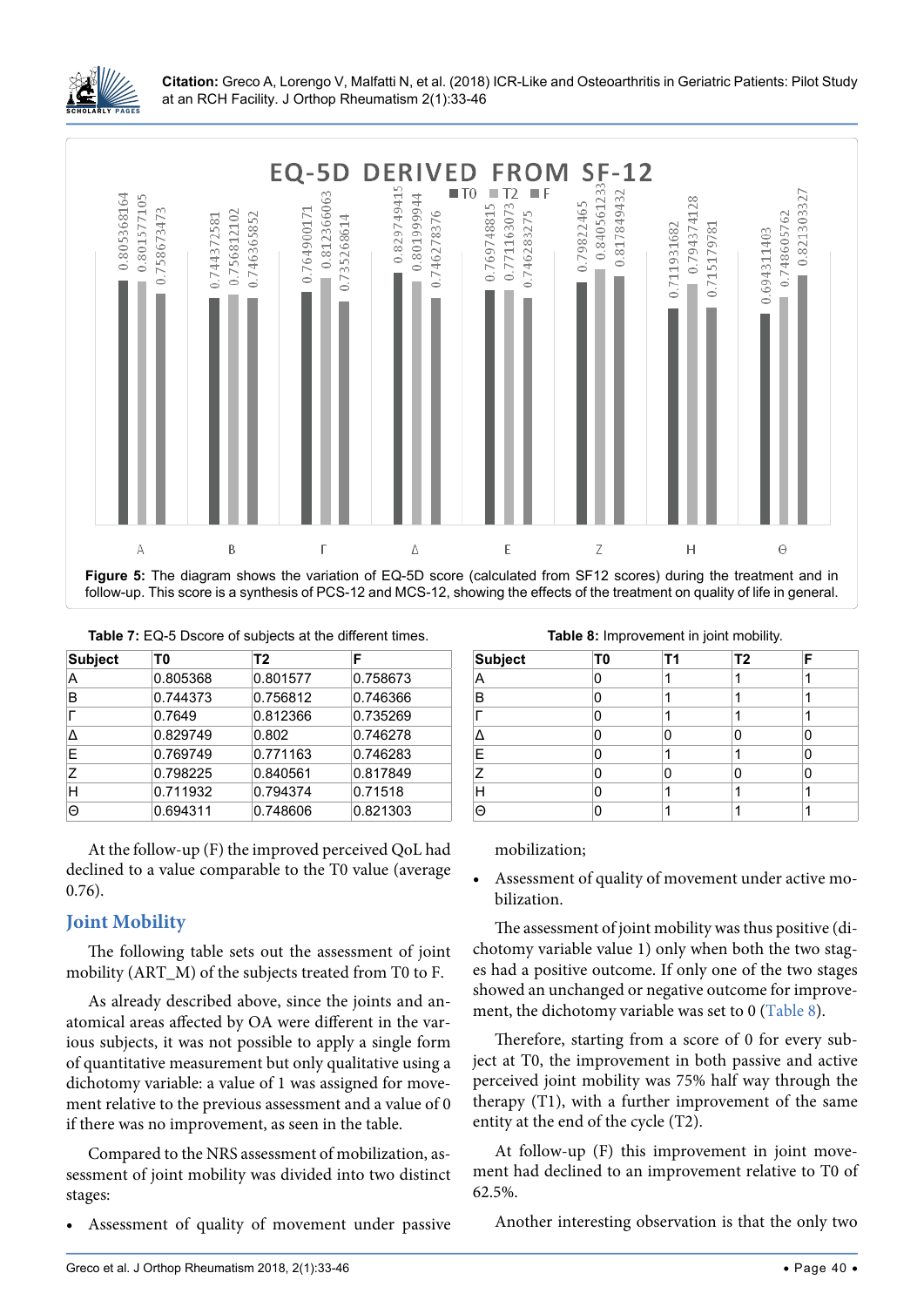

<span id="page-8-1"></span>

<span id="page-8-0"></span>

|  | <b>Table 9:</b> Use of Analgesic drugs on demand. |  |
|--|---------------------------------------------------|--|
|  |                                                   |  |

| <b>Subject</b> | T <sub>0</sub> | Τ1 | T <sub>2</sub> |   |
|----------------|----------------|----|----------------|---|
| A              | 6              | 5  |                | U |
| B              |                |    |                |   |
|                |                |    | Π              |   |
|                |                |    |                |   |
| E              |                |    |                |   |
| 7              |                |    |                |   |
| Н              |                |    |                |   |
| Θ              |                |    |                |   |

subjects who exhibited no improvement during both joint mobility assessment stages half way through the cycle were the same who continued to exhibit no improvements in subsequent measurements. In contrast 100% of the subjects who experienced an improvement in joint mobility in the two stages of assessment at T1 continued this trend in the second part of the treatment cycle (T2). This improvement was maintained in 83.33% of cases also after interruption of therapy.

## **Use of Analgesic Drugs on Demand**

The following table sets out the use of analgesic drugs on demand (DOD) to control OA pain from T0 to F.

The sample weeks used for this assessment were those of the assessment of the other parameters: the first week of therapy (T0), the middle week of the treatment cycle (T1), the last week of treatment (T2), and the last week of the follow-up period (F).

The administrations were noted  $(1 \, \text{drug} = 1 \, \text{admin} - \frac{1}{2})$ 

istration) for analgesic drugs to the subjects involved in the study on their request to control pain, deriving both from OA and of other origins, in the week of analysis ([Table 9](#page-8-0) and [Figure 6\)](#page-8-1).

At the start of therapy (T0), the control of pain for the chronic therapies underway was already satisfactory, with an average administration of therapy on demand (therefore in addition to the chronic therapy) of 1.63 drugs per week. The need to consume analgesic drugs on demand for the control of pain diminished on average to 1.13 half way through the treatment cycle (T1) ( $p_{T0-T1}$ )  $= 0.033$ ), diminishing to 0 at the end of treatment (T2)  $(p_{\text{TO-T2}} = 0.035)$ .

Pain control was therefore stable between T2 and F, with an average request for analgesic drugs on demand of 0 per week ( $p_{T0-F} = 0.035$ ).

## **Discussion**

Within residential facilities like the PAPS "Santa Maria", the role of the physiotherapist for treating OA is without doubt crucial, conducting all the conservative maneuvers on joints and administering physical therapies.

At the PAPS "Santa Maria" the use of ELF-EMF and in particular of ICR-like was completely unknown: this preliminary study thus permitted the physiotherapists to learn new skills and conservative approaches to the benefit of the residents.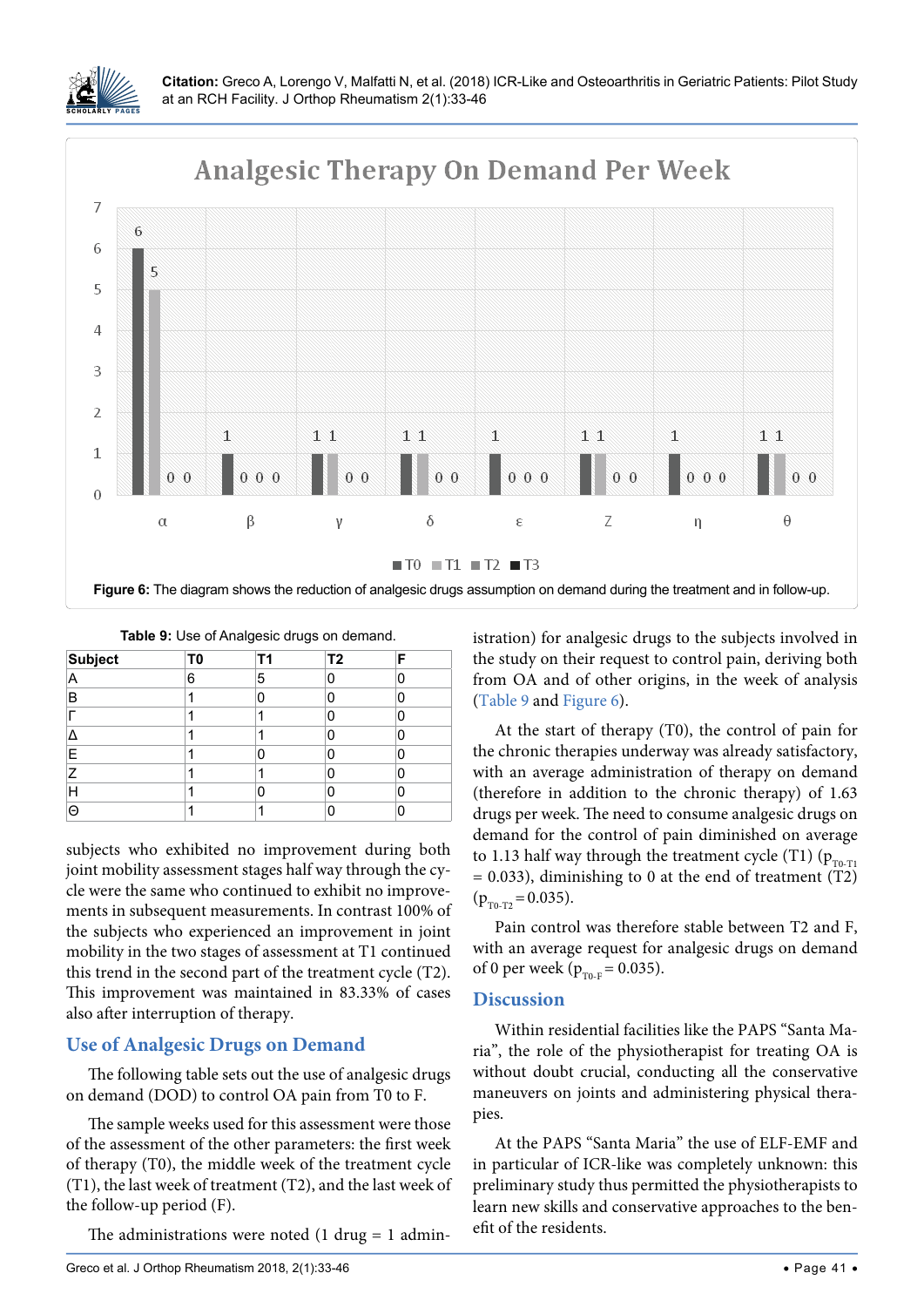The clinical complexity of the RCH residents, combined with a high incidence of cognitive degeneration (more than 80% of the residents), did not permit a preliminary study with a large sample group. In fact, one of the major requirements at the start of the study was to understand how the use of ICR-like could be integrated into with the physiotherapeutic practices already underway. This made it necessary to simplify the task of the personnel by choosing a highly collaborative and reliable sample group. Furthermore, not all the available residents (among 20 residents) had an OA disturb diagnosed by a specialist or gave willingness to participate in this study.

This induced the adoption of a pilot study with one small population to assess impact on pain, QoL, joint mobility, and the use of analgesic drugs. Furthermore, the low number of participants, forbid us to perform a case-control study, limiting ourselves to carrying out a simple observational study.

The study had an overall duration of 12 months: it was initiated in the summer of 2016 and the final period of follow-up terminated at the end of the summer of 2017.

One problem encountered at the start was explaining in the simplest and clearest possible terms the type of treatment to elderly people of limited education and poorly disposed towards new technologies.

Nevertheless, except for a single case of abandonment after the first session due to the patient not having understood the type of treatment, there were no other cases of failed compliance with the ICR-like therapy.

In recent years there has been increasing attention to pain management. In Italy numerous hospital facilities have "hospital without pain" committees, these being bodies dedicated to promoting pain therapy and monitor good practice in this area. In this respect finding effective alternative instruments to drugs during the initial stages of pain, and complementary to drugs in the more advanced stages, is currently a very pressing objective, above all in contexts like care homes for the elderly where the attention to pain and QoL is central to everyday care.

Given these premises and the high incidence of OA among the subjects resident at the RCH, it was decided to adopt a safe, conservative, non-invasive approach to the control of pain and disability caused by OA. Among the various physical therapies that of ELF-EMF is certainly the most adaptable and has the widest spectrum of potential action. Furthermore, the facility and ease of practical use, and the advantage of not being operator dependent (unlike other physical therapies) make it ideal in the context of physiotherapeutic activities at an RCH,

where much of the time of physiotherapists is necessarily dedicated to rehabilitation projects.

During the period of ICR-like treatments, no other kind of physiotherapeutic approaches for the enrolled patients were performed. Similarly, the chronic pharmacological treatments present at the time of enrollment remained unchanged, monitoring all the drug therapies change. In particular all the participants had as analgesic on demand acetamoniphen 500 mg 1cp (repeatable up to 3 g/day, if necessary) and only 3 patients had a chronic pain therapy started before this study:

- **•**  α: Pregabalin 50 mg × 2 cp/day since dec. 2015
- **•**  ε: Tapentadol 50 mg × 2 cp/day since dec. 2015
- **•**  θ: Acetaminophen 500 mg × 1 cp/day since feb. 2016

These choices were necessary in order to have more confidence that the observed results were due to the ICRlike approach.

Pain reduction (NRS\_R and NRS\_M) was already noted by the subjects involved and the health personnel after the first month of treatment, with very significant results already at T1 both for NRS\_R ( $p_{T0-T1} = 0.033$ ) and for NRS\_M ( $p_{T0,T1}$  = 0.027). At T2 the pain check compared to the initial value was very satisfactory both for NRS\_R ( $p_{T0-T2} = 0.024$ ) and for NRS\_M ( $p_{T0-T2} = 0.048$ ), thus confirming the effectiveness of therapy with ICRlike for controlling pain in patients with OA. A slight negative shift in perceived pain was observed at T2 relative to T1. However, this was not significant, especially considering the pain results recorded at F, when both values exhibited a reduction in perceived pain relative to T2, with a statistical significance relative to T0 both for NRS\_R ( $p_{T0-F} = 0.015$ )and for NRS\_M ( $p_{T0-F} = 0.011$ ).

Considering the zero assumption of analgesic therapy on demand at F, without any chronic analgesic therapy having been introduced or increased (if already present at T0), the result obtained at F can be assumed attributable to unknown and "delayed" effects of ELF-EMF therapy. The anti-inflammatory [\[52](#page-12-14),[53](#page-12-15),[83](#page-13-9),[84](#page-13-10)] and in particular antioxidant effects [\[52,](#page-12-14)[70](#page-13-11)[,74-](#page-13-3)[78](#page-13-4)] of ELF-EMF therapy have been known for some time, and it has been demonstrated both that improved local vascularization reduces pain in OA [[5](#page-11-4),[85](#page-13-12)] and that ELF-EMF [\[86-](#page-13-13)[88](#page-13-14)] also stimulates microcirculation. It is thus reasonable to assume that the biological mechanisms involved in these processes established an enhanced functional equilibrium thanks to the ICR-like therapy, continuing to improve even after interruption of therapy. This hypothesis needs support from further analogous observations involving larger numbers, but is certainly deserving of study for its possible health implications.

As regards pain, the impact of the therapy on the QoL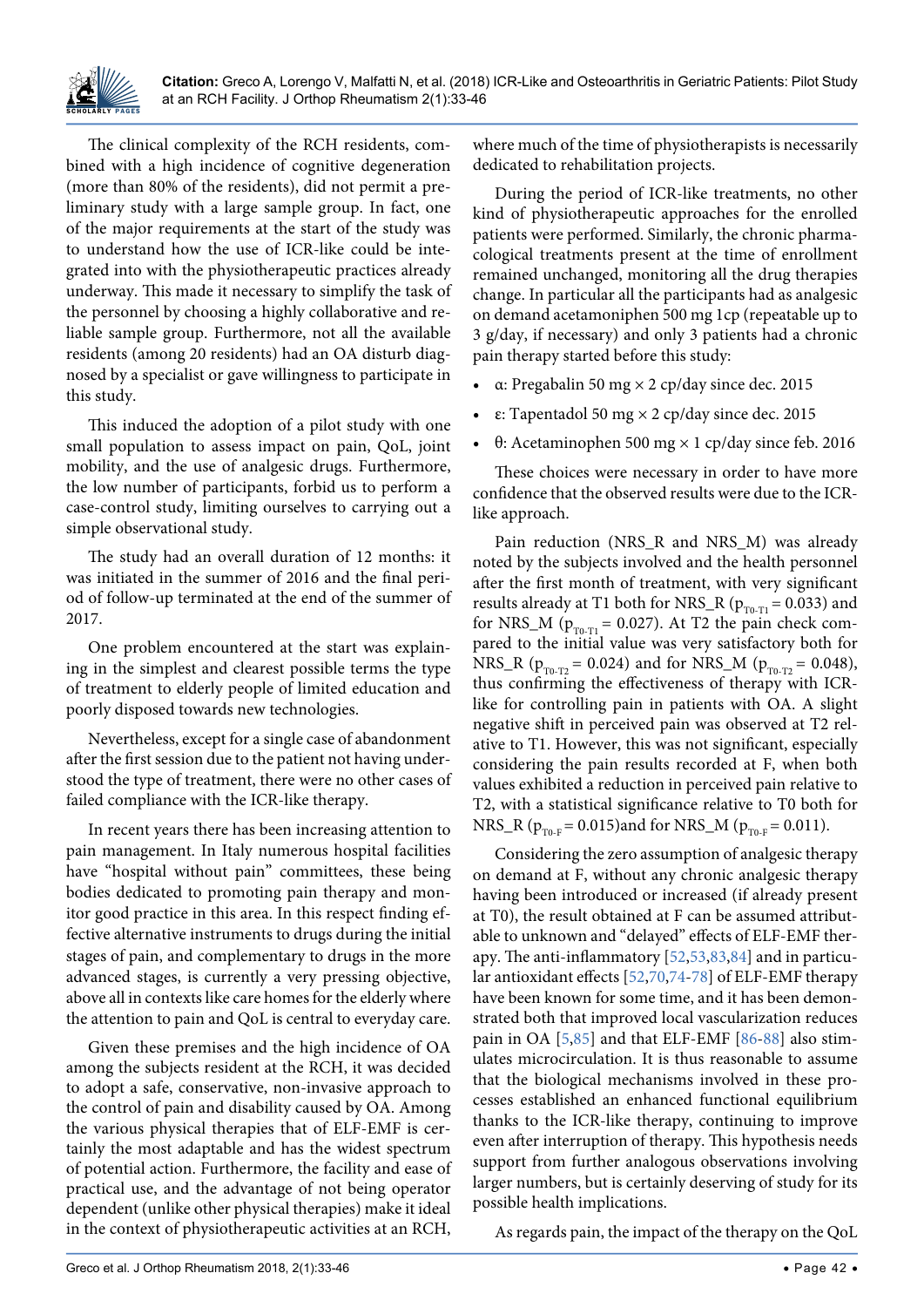

was without doubt positive. The choice of the SF-12 [\[80\]](#page-13-6) questionnaire was guided by extensive examples of use in Italy as well as by its ease of presentation to the subjects involved in the study, who might have encountered difficulty with the much more complete SF-36. The option of dividing the results into two main areas (physical and psychological) made it possible to analyze in more detail how the ICR-like therapy impacted the QoL of the subjects in this pilot study.

As regards the data collected with the PCS-12, the desired results were not achieved. During the months of treatment and then of follow-up the physical capability perceived by the subjects involved did not improve, instead exhibiting a deterioration, although not statistically significant. It is right to take into consideration that some of the people involved in the study had major disabilities which, outside of their OA, already impeded satisfactory mobility (4 of the 8 participants were already wheelchair-bound at the time of recruitment). Furthermore, the PCS-12 also takes into consideration the capacity for self care, which is not an issue strictly linked to OA.

Opposite results were achieved with the MCS-12, when the perceived improvement from a psychological perspective was significantly positive at the end of the treatment cycle ( $p_{T0-T2}$  = 0.049), with a further positive development at F ( $p_{\text{TO-F}}$  = 0.049). In this respect the authors sustain that the impact achieved can be more incisively observed in the results of the NRS\_R and NRS\_M. A reduction in pain induced an improvement in mood and so improved the psychological ease of the subjects involved. The authors believe that it is important to give most weight to this aspect: pain causes not only physical disability but also emotional and psychological malaise. A reduction in pain is not always matched with improved general motor capacity, but the authors believe it is fair to affirm that reducing pain always leads to an improved emotional/psychological state, with definite positive repercussions on the social life of patients.

Upon completion of the study it was decided also to calculate an overall figure not divided between mind and body. An algorithm was used to calculate an EQ-5D value [\[81,](#page-13-7)[82](#page-13-8),[89](#page-13-15)] for each subject involved in the various measurements. This made it possible to establish how the QoL in general was improved at T2, without significance value ( $p_{T0-T2}$  = 0.08); we observed also a regression in QoL at F.

For the authors this last result confirms the dichotomy between PCS-12 and MCS-12; although the general impression and the recorded tendency suggest an improvement in the QoL linked to the ICR-like therapy, this statement needs more investigations to be confirmed.

The effect on joint mobility (ART\_M) was more

complicated to analyze since the subjects involved were treated for OA in different anatomical areas. As a consequence it was not possible to choose a univocal test in order to conduct a purely quantitative assessment. It was therefore decided to opt for an assessment based on a dichotomy variable, as explained in detail in the dedicated section above. The statistical significance cut off was taken as an overall improvement in the sample of at least 75%.

This value was reached both at T1 and at T2, with a downturn to 62.5% at F, but this figure rises to 83.3% if the two subjects definable as "non responders" per ART\_M are excluded.

The figure can certainly be considered positive: ELF-EMF therapy, principally through pain reduction, induced an improvement in the mobility of joints affected by OA, further reinforcing the positive impact on the social life of the subjects involved, as expressed in the improvement in MCS-12.

A further speculation regarding ART\_M is possible. The data show that the two subjects that did not exhibit improvement at T1, continued to experience no improved mobility in subsequent measurements and both these subjects were suffering from cervical spondyloarthritis. It is possible that spondyloarthropathy, while responding from the perspective of pain control, does not benefit in mobility for heterogeneous factors (possible presence of unknown osteophytic beaks, or discopathy). However, the sample size was so tiny as to exclude anything other than speculative observations in this respect.

The use of analgesic drugs and in particular NSAIDs is one of the most widely used pain control strategies among subjects with OA [\[1](#page-11-0),[8](#page-11-7),[9](#page-11-8)]. However, the effects of this approach are only temporary and not without negative side effects [\[9](#page-11-8)].

Even though at T0 the sample under examination did not make extensive use of analgesic drugs, the assumption of a single additional drug by patients under poly pharmacy can lead to pharmacological interactions that are often poorly understood. Consequently, the results obtained already at T1 ( $p_{T0-T1} = 0.033$ ) and further improved at T2, relative to both the intermediate figure and the initial value ( $p_{T0-T2}$  = 0.035), can be considered very positive, also as regards limiting pharmaceutical costs per patient in addition to the objective reduction in perceived pain. In this respect the confirmation of reduced assumption of analgesic drugs at the follow-up ( $p_{T0,F}$  = 0.035) was extremely satisfying.

It is noted also that none of the subjects involved experienced any side effects following the ELF-EMF therapy.

Finally, although the group was heterogeneous for the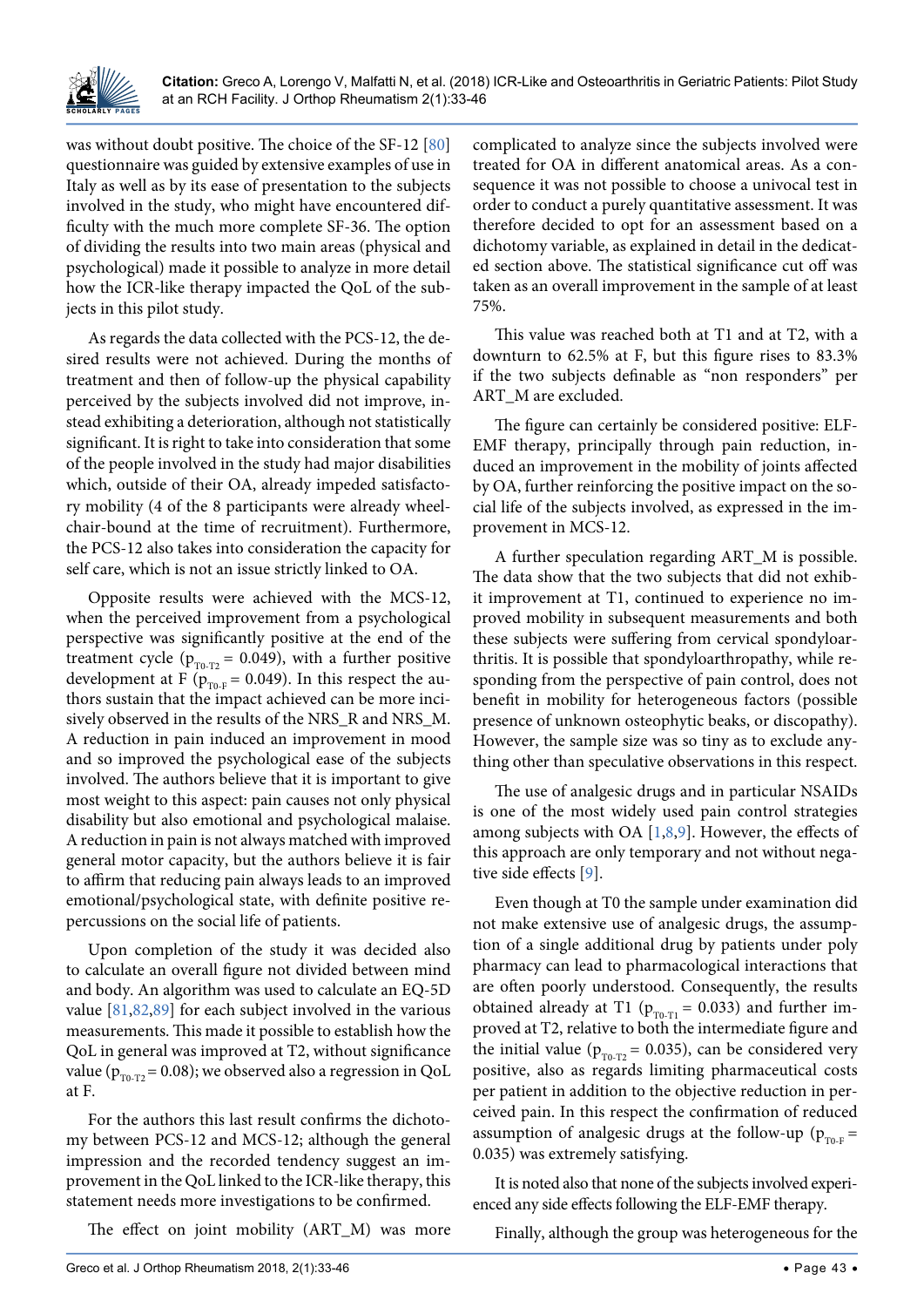

localization of OA (for the same reasons above), the authors believe that the obtained results demonstrate an interesting clinical value: the effects of ICR-like treatments observed seems to be nonspecific, but general for OA. As mentioned before the biological effects of ELF-EMF in the same range of frequencies and intensities of the fields used in this study involve the reduction of oxidative stress [\[52,](#page-12-14)[70,](#page-13-11)[74-](#page-13-3)[78\]](#page-13-4), inflammation [\[52,](#page-12-14)[53,](#page-12-15)[84](#page-13-10)] and stimulation of microcirculation [[86](#page-13-13)[-88](#page-13-14)], which are all at the basis of pathogenesis of OA [\[4,](#page-11-3)[6](#page-11-5),[7](#page-11-6),[85](#page-13-12)[,90\]](#page-13-16). For this reason the effects of ICR-like are appreciable in OA of different joints.

#### **Conclusions**

ICR-like therapy was found to be safe, easy to administer, and very effective for the treatment of the symptoms of OA, improving the psychological aspects of QoL of the subjects treated.

An observed reduction in the assumption of secondary pharmaceuticals is without doubt another positive outcome achieved with this complementary therapy.

Although the present pilot study was only conducted on a very small number of subjects, the statistical significance of the results produced an important turning point in the treatment of OA at the PAPS Santa Maria di Cles, with the hope that thanks to the present study it will be possible to recruit many more subjects at surrounding RCH facilities for a larger and more highly structured study.

## **Conflicts of Interest**

Dr. Alessandro Greco declares that he provides scientific consultation in the development of new medical research for the company that manufactures the electromagnetic device used.

The other authors declare that no conflicts of interest exist. All costs for the present study were covered by the PAPS (Public Agency for Personal Services) RCH Cles, Italy.

#### **References**

- <span id="page-11-0"></span>1. [Centers for Disease Control and Prevention \(2011\) Arthri](https://www.cdc.gov/chronicdisease/resources/publications/aag/arthritis.htm#chart1)[tis: The nation's most common cause of disability. Chronic](https://www.cdc.gov/chronicdisease/resources/publications/aag/arthritis.htm#chart1)  [disease at a glance reports - arthritis.](https://www.cdc.gov/chronicdisease/resources/publications/aag/arthritis.htm#chart1)
- <span id="page-11-1"></span>2. [GBD 2015 Disease and Injury Incidence and Prevalence Col](https://www.ncbi.nlm.nih.gov/pubmed/27733282)[laborators \(2016\) Global, regional, and national incidence,](https://www.ncbi.nlm.nih.gov/pubmed/27733282)  [prevalence, and years lived with disability for 310 diseases](https://www.ncbi.nlm.nih.gov/pubmed/27733282)  [and injuries, 1990-2015: A systematic analysis for the Global](https://www.ncbi.nlm.nih.gov/pubmed/27733282)  [Burden of Disease Study 2015. Lancet 388: 1545-1602.](https://www.ncbi.nlm.nih.gov/pubmed/27733282)
- <span id="page-11-2"></span>3. [March L, Smith EU, Hoy DG, et al. \(2014\) Burden of disabil](https://www.ncbi.nlm.nih.gov/pubmed/25481420)[ity due to musculoskeletal \(MSK\) disorders. Best Pract Res](https://www.ncbi.nlm.nih.gov/pubmed/25481420)  [Clin Rheumatol 28: 353-366.](https://www.ncbi.nlm.nih.gov/pubmed/25481420)
- <span id="page-11-3"></span>4. [Nigel Arden, Francisco J Blanco, Olivier Bruyère, et al.](http://www.esceo.org/sites/esceo/files/pdf/Atlas of Osteoarthritis15032018.pdf)  [\(2015\) Atlas of Osteoarthritis. Springer.](http://www.esceo.org/sites/esceo/files/pdf/Atlas of Osteoarthritis15032018.pdf)
- <span id="page-11-4"></span>5. Carlo Morlacchi, Antonio Mancini (1985) Clinica Ortopedica. Manuale-atlante.
- <span id="page-11-5"></span>6. [Wang P, Guan PP, Guo C, et al. \(2013\) Fluid shear](https://www.ncbi.nlm.nih.gov/pubmed/23964078)  [stress-induced osteoarthritis: Roles of cyclooxygenase-2](https://www.ncbi.nlm.nih.gov/pubmed/23964078)  [and its metabolic products in inducing the expression of](https://www.ncbi.nlm.nih.gov/pubmed/23964078)  [proinflammatory cytokines and matrix metalloproteinases.](https://www.ncbi.nlm.nih.gov/pubmed/23964078)  [FASEB J 27: 4664-4677.](https://www.ncbi.nlm.nih.gov/pubmed/23964078)
- <span id="page-11-6"></span>7. [Berenbaum F \(2013\) Osteoarthritis as an inflammatory dis](https://www.ncbi.nlm.nih.gov/pubmed/23194896)[ease \(osteoarthritis is not osteoarthrosis!\). Osteoarthritis](https://www.ncbi.nlm.nih.gov/pubmed/23194896)  [Cartilage 21: 16-21.](https://www.ncbi.nlm.nih.gov/pubmed/23194896)
- <span id="page-11-7"></span>8. [McAlindon TE, Bannuru RR, Sullivan MC, et al. \(2014\)](https://www.ncbi.nlm.nih.gov/pubmed/24462672)  [OARSI guidelines for the non-surgical management of](https://www.ncbi.nlm.nih.gov/pubmed/24462672)  [knee osteoarthritis. Osteoarthritis Cartilage 22: 363-388.](https://www.ncbi.nlm.nih.gov/pubmed/24462672)
- <span id="page-11-8"></span>9. [Van Laar M, Pergolizzi JV Jr, Mellinghoff HU, et al. \(2012\)](https://www.ncbi.nlm.nih.gov/pubmed/23264838)  [Pain treatment in arthritis-related pain: Beyond NSAIDs.](https://www.ncbi.nlm.nih.gov/pubmed/23264838)  [Open Rheumatol J 6: 320-330.](https://www.ncbi.nlm.nih.gov/pubmed/23264838)
- <span id="page-11-9"></span>10. [Arroll B, Felicity Goodyear-Smith \(2004\) Corticosteroid in](https://www.bmj.com/content/328/7444/869)[jections for osteoarthritis of the knee: Meta-analysis. BMJ](https://www.bmj.com/content/328/7444/869)  [328: 869.](https://www.bmj.com/content/328/7444/869)
- <span id="page-11-10"></span>11. [Santaguida PL, Hawker GA, Hudak PL, et al. \(2008\) Pa](https://www.ncbi.nlm.nih.gov/pubmed/19057730)[tient characteristics affecting the prognosis of total hip and](https://www.ncbi.nlm.nih.gov/pubmed/19057730)  [knee joint arthroplasty: A systematic review. Can J Surg](https://www.ncbi.nlm.nih.gov/pubmed/19057730)  [51: 428-436.](https://www.ncbi.nlm.nih.gov/pubmed/19057730)
- <span id="page-11-11"></span>12. [Singh JA, Sperling J, Buchbinder R, et al. \(2010\) Surgery](https://www.ncbi.nlm.nih.gov/pubmed/20927773)  [for shoulder osteoarthritis. Cochrane Database Syst Rev.](https://www.ncbi.nlm.nih.gov/pubmed/20927773)
- <span id="page-11-12"></span>13. [Hamilton De, Bywaters Eg, Please Nw \(1959\) Controlled](https://www.ncbi.nlm.nih.gov/pubmed/13629042)  [trial of physiotherapy in arthritis. Br Med J 1: 542-544.](https://www.ncbi.nlm.nih.gov/pubmed/13629042)
- <span id="page-11-13"></span>14. [Kavuncu V, Evcik D \(2004\) Physiotherapy in rheumatoid](https://www.ncbi.nlm.nih.gov/pubmed/15266230)  [arthritis. Med Gen Med 6: 3.](https://www.ncbi.nlm.nih.gov/pubmed/15266230)
- <span id="page-11-14"></span>15. [Hagen KB, Dagfinrud H, Moe RH,](https://www.ncbi.nlm.nih.gov/pubmed/23253613) et al. (2012) Exercise [therapy for bone and muscle health: An overview of sys](https://www.ncbi.nlm.nih.gov/pubmed/23253613)[tematic reviews. BMC Med 10: 167.](https://www.ncbi.nlm.nih.gov/pubmed/23253613)
- <span id="page-11-15"></span>16. [Michael T Cibulka, Douglas M White, Judith Woehrle PT,](https://www.jospt.org/doi/abs/10.2519/jospt.2009.0301)  [et al. \(2009\) Hip pain and mobility deficits-hip osteoarthri](https://www.jospt.org/doi/abs/10.2519/jospt.2009.0301)[tis: Clinical practice guidelines linked to the international](https://www.jospt.org/doi/abs/10.2519/jospt.2009.0301)  [classification of functioning, disability, and health from the](https://www.jospt.org/doi/abs/10.2519/jospt.2009.0301)  [orthopaedic section of the American Physical Therapy As](https://www.jospt.org/doi/abs/10.2519/jospt.2009.0301)[sociation. J Orthop Sports Phys Ther 39: 1-25.](https://www.jospt.org/doi/abs/10.2519/jospt.2009.0301)
- <span id="page-11-16"></span>17. Derry S, Conaghan P, [Da Silva JA, et al. \(2016\) Topical](https://www.ncbi.nlm.nih.gov/pubmed/27103611)  [NSAIDs for chronic musculoskeletal pain in adults. Co](https://www.ncbi.nlm.nih.gov/pubmed/27103611)[chrane Database Syst Rev 4.](https://www.ncbi.nlm.nih.gov/pubmed/27103611)
- <span id="page-11-17"></span>18. [Chen YF, Jobanputra P, Barton P, et al. \(2008\) Cycloox](https://www.ncbi.nlm.nih.gov/pubmed/18405470)[ygenase-2 selective non-steroidal anti-inflammatory drugs](https://www.ncbi.nlm.nih.gov/pubmed/18405470)  [\(etodolac, meloxicam, celecoxib, rofecoxib, etoricoxib,](https://www.ncbi.nlm.nih.gov/pubmed/18405470)  [valdecoxib and lumiracoxib\) for osteoarthritis and rheuma](https://www.ncbi.nlm.nih.gov/pubmed/18405470)[toid arthritis: A systematic review and economic evaluation.](https://www.ncbi.nlm.nih.gov/pubmed/18405470)  [Health Technol Assess 12: 1-278.](https://www.ncbi.nlm.nih.gov/pubmed/18405470)
- <span id="page-11-18"></span>19. Hochberg MC, Altman RD, [April KT, et al. \(2012\) American](https://www.ncbi.nlm.nih.gov/pubmed/22563589)  [College of Rheumatology 2012 recommendations for the](https://www.ncbi.nlm.nih.gov/pubmed/22563589)  [use of nonpharmacologic and pharmacologic therapies in](https://www.ncbi.nlm.nih.gov/pubmed/22563589)  [osteoarthritis of the hand, hip, and knee. Arthritis Care Res](https://www.ncbi.nlm.nih.gov/pubmed/22563589)  [\(Hoboken\) 64: 465-474.](https://www.ncbi.nlm.nih.gov/pubmed/22563589)
- <span id="page-11-19"></span>20. [Flood J \(2010\) The role of acetaminophen in the treatment](https://www.ncbi.nlm.nih.gov/pubmed/20297877)  [of osteoarthritis. Am J Manag Care S48-S54.](https://www.ncbi.nlm.nih.gov/pubmed/20297877)
- <span id="page-11-20"></span>21. [Altman RD, Schemitsch E, Bedi A \(2015\) Assessment of](https://www.ncbi.nlm.nih.gov/pubmed/26142320)  [clinical practice guideline methodology for the treatment of](https://www.ncbi.nlm.nih.gov/pubmed/26142320)  [knee osteoarthritis with intra-articular hyaluronic acid. Se](https://www.ncbi.nlm.nih.gov/pubmed/26142320)[min Arthritis Rheum 45: 132-139.](https://www.ncbi.nlm.nih.gov/pubmed/26142320)
- <span id="page-11-21"></span>22. [Jüni P, Hari R, Rutjes AW, et al. \(2015\) Intra-articular cortico](https://www.ncbi.nlm.nih.gov/pubmed/26490760)[steroid for knee osteoarthritis. Cochrane Database Syst Rev.](https://www.ncbi.nlm.nih.gov/pubmed/26490760)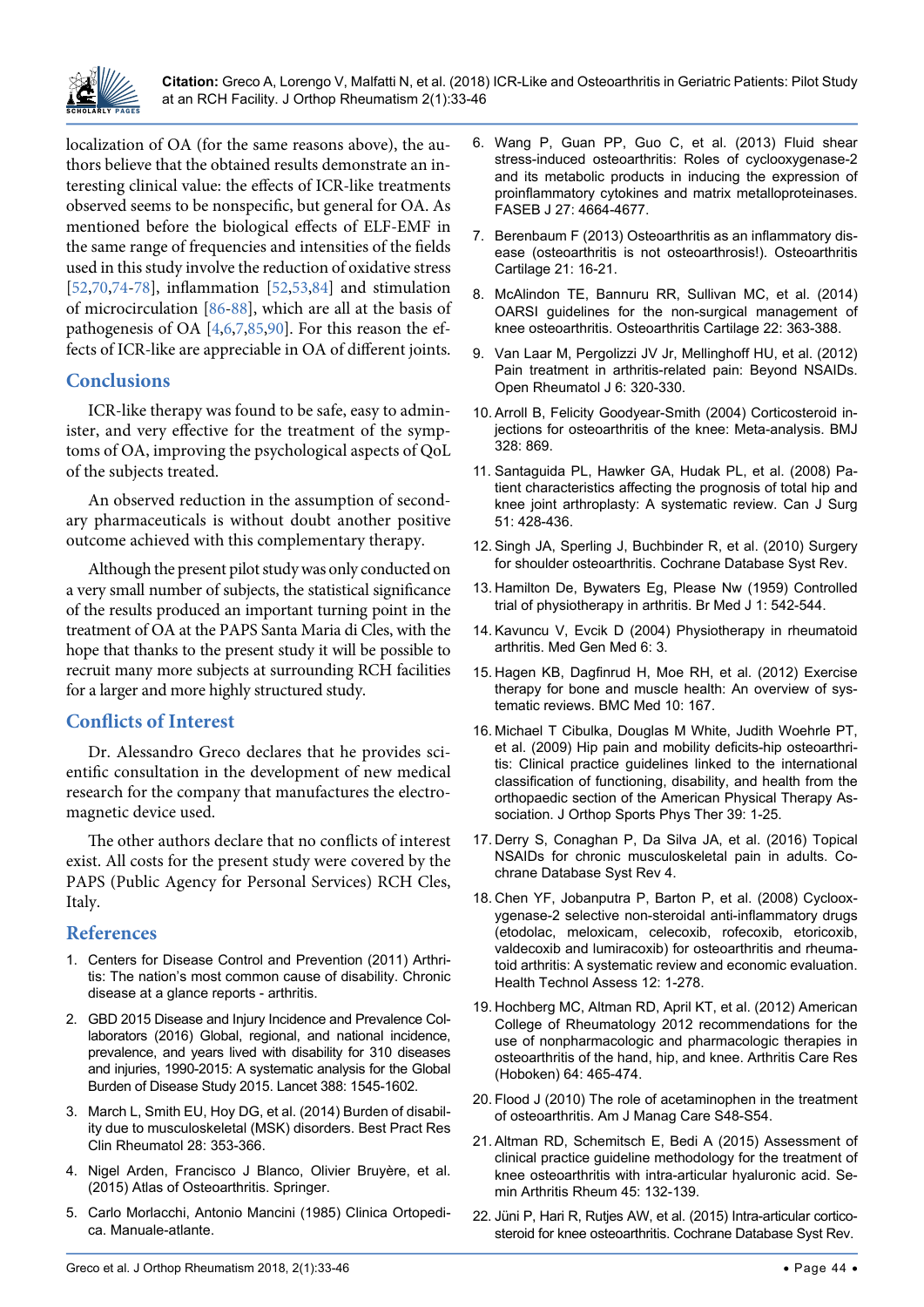

- <span id="page-12-0"></span>23. [De Silva V, El-Metwally A, Ernst E, et al. \(2011\) Evidence](https://www.ncbi.nlm.nih.gov/pubmed/21169345)  [for the efficacy of complementary and alternative medicines](https://www.ncbi.nlm.nih.gov/pubmed/21169345)  [in the management of osteoarthritis: A systematic review.](https://www.ncbi.nlm.nih.gov/pubmed/21169345)  [Rheumatology \(Oxford\) 50: 911-920.](https://www.ncbi.nlm.nih.gov/pubmed/21169345)
- 24. [Rosenbaum CC, O'Mathúna DP, Chavez M, et al. \(2010\)](https://www.ncbi.nlm.nih.gov/pubmed/20232616)  [Antioxidants and antiinflammatory dietary supplements for](https://www.ncbi.nlm.nih.gov/pubmed/20232616)  [osteoarthritis and rheumatoid arthritis. Altern Ther Health](https://www.ncbi.nlm.nih.gov/pubmed/20232616)  [Med 16: 32-40.](https://www.ncbi.nlm.nih.gov/pubmed/20232616)
- <span id="page-12-1"></span>25. [Ashok Kumar Grover, Sue E Samson \(2016\) Benefits of](https://nutritionj.biomedcentral.com/articles/10.1186/s12937-015-0115-z)  [antioxidant supplements for knee osteoarthritis: Rationale](https://nutritionj.biomedcentral.com/articles/10.1186/s12937-015-0115-z)  [and reality. Nutr J 15: 1.](https://nutritionj.biomedcentral.com/articles/10.1186/s12937-015-0115-z)
- <span id="page-12-2"></span>26. [Brosseau L, Welch V, Wells G, et al. \(2004\) Low level laser](https://www.ncbi.nlm.nih.gov/pubmed/15266461)  [therapy \(Classes I, II and III\) for treating osteoarthritis. Co](https://www.ncbi.nlm.nih.gov/pubmed/15266461)[chrane Database Syst Rev.](https://www.ncbi.nlm.nih.gov/pubmed/15266461)
- 27. [Rutjes AWS, Nüesch E, Sterchi R, et al. \(2010\) Therapeutic](http://cochranelibrary-wiley.com/doi/10.1002/14651858.CD003132.pub2/pdf)  [ultrasound for osteoarthritis of the knee or hip. Cochrane](http://cochranelibrary-wiley.com/doi/10.1002/14651858.CD003132.pub2/pdf)  [Database Syst Rev.](http://cochranelibrary-wiley.com/doi/10.1002/14651858.CD003132.pub2/pdf)
- <span id="page-12-3"></span>28. [Li S, Yu B, Zhou D, et al. \(2013\) Electromagnetic fields for](https://www.ncbi.nlm.nih.gov/pubmed/24338431)  [treating osteoarthritis. Cochrane Database Syst Rev.](https://www.ncbi.nlm.nih.gov/pubmed/24338431)
- <span id="page-12-10"></span>29. [Ciafaloni A \(2007\) Cyclotronic ion resonance therapy and](https://www.ncbi.nlm.nih.gov/pubmed/18097817)  [arthralgia. Electromagn Biol Med 26: 299-303.](https://www.ncbi.nlm.nih.gov/pubmed/18097817)
- 30. [Jing D, Li F, Jiang M, et al. \(2013\) Pulsed electromagnetic](https://www.ncbi.nlm.nih.gov/pubmed/24244491)  [fields improve bone microstructure and strength in ovariec](https://www.ncbi.nlm.nih.gov/pubmed/24244491)[tomized rats through a Wnt/Lrp5/β-catenin signaling-asso](https://www.ncbi.nlm.nih.gov/pubmed/24244491)[ciated mechanism. PLoS One 8: e79377.](https://www.ncbi.nlm.nih.gov/pubmed/24244491)
- 31. [De Girolamo L, Stanco D, Galliera E, et al. \(2013\) Low fre](https://europepmc.org/abstract/med/23345006)[quency pulsed electromagnetic field affects proliferation,](https://europepmc.org/abstract/med/23345006)  [tissue-specific gene expression, and cytokines release of](https://europepmc.org/abstract/med/23345006)  [human tendon cells. Cell Biochem Biophys 66: 697-708.](https://europepmc.org/abstract/med/23345006)
- <span id="page-12-11"></span>32. [Pavlović AS, Djurasić LM \(2012\) The effect of low frequen](https://www.ncbi.nlm.nih.gov/pubmed/23654012)[cy pulsing electromagnetic field in treatment of patients with](https://www.ncbi.nlm.nih.gov/pubmed/23654012)  [knee joint osteoarthritis. Acta Chir Iugosl 59: 81-83.](https://www.ncbi.nlm.nih.gov/pubmed/23654012)
- 33. [Ganesan K, Gengadharan AC, Balachandran C, et al. \(2009\)](https://www.ncbi.nlm.nih.gov/pubmed/20329696)  [Low frequency pulsed electromagnetic field--a viable alterna](https://www.ncbi.nlm.nih.gov/pubmed/20329696)[tive therapy for arthritis. Indian J Exp Biol 47: 939-948.](https://www.ncbi.nlm.nih.gov/pubmed/20329696)
- 34. [Varani K, De Mattei M, Vincenzi F, et al. \(2008\) Character](https://www.ncbi.nlm.nih.gov/pubmed/17698373)[ization of adenosine receptors in bovine chondrocytes and](https://www.ncbi.nlm.nih.gov/pubmed/17698373)  [fibroblast-like synoviocytes exposed to low frequency low](https://www.ncbi.nlm.nih.gov/pubmed/17698373)  [energy pulsed electromagnetic fields. Osteoarthritis Carti](https://www.ncbi.nlm.nih.gov/pubmed/17698373)[lage 16: 292-304.](https://www.ncbi.nlm.nih.gov/pubmed/17698373)
- <span id="page-12-13"></span>35. [Naomi M Shupak, Julia C McKay, Warren R Nielson, et al.](https://www.ncbi.nlm.nih.gov/pmc/articles/PMC2585480/)  [\(2006\) Exposure to a specific pulsed low-frequency mag](https://www.ncbi.nlm.nih.gov/pmc/articles/PMC2585480/)[netic field: A double-blind placebo-controlled study of ef](https://www.ncbi.nlm.nih.gov/pmc/articles/PMC2585480/)[fects on pain ratings in rheumatoid arthritis and fibromyal](https://www.ncbi.nlm.nih.gov/pmc/articles/PMC2585480/)[gia patients. Pain Res Manag 11: 85-90.](https://www.ncbi.nlm.nih.gov/pmc/articles/PMC2585480/)
- 36. [Kumar VS, Kumar DA, Kalaivani K, et al. \(2005\) Optimi](https://www.ncbi.nlm.nih.gov/pubmed/15887257)[zation of pulsed electromagnetic field therapy for manage](https://www.ncbi.nlm.nih.gov/pubmed/15887257)[ment of arthritis in rats. Bioelectromagnetics 26: 431-439.](https://www.ncbi.nlm.nih.gov/pubmed/15887257)
- 37. [Trock DH, Bollet AJ, Markoll R \(1994\) The effect of pulsed](https://www.ncbi.nlm.nih.gov/pubmed/7837158)  [electromagnetic fields in the treatment of osteoarthritis of](https://www.ncbi.nlm.nih.gov/pubmed/7837158)  [the knee and cervical spine. Report of randomized, double](https://www.ncbi.nlm.nih.gov/pubmed/7837158)  [blind, placebo controlled trials. J Rheumatol 21: 1903-1911.](https://www.ncbi.nlm.nih.gov/pubmed/7837158)
- 38. [Sutbeyaz ST, Sezer N, Koseoglu BF \(2006\) The effect of](https://www.ncbi.nlm.nih.gov/pubmed/15986086)  [pulsed electromagnetic fields in the treatment of cervical](https://www.ncbi.nlm.nih.gov/pubmed/15986086)  [osteoarthritis: A randomized, double-blind, sham-controlled](https://www.ncbi.nlm.nih.gov/pubmed/15986086)  [trial. Rheumatol Int 26: 320-324.](https://www.ncbi.nlm.nih.gov/pubmed/15986086)
- 39. [Ryang We S, Koog YH, Jeong KI, et al. \(2013\) Effects of](https://www.ncbi.nlm.nih.gov/pubmed/22504115)  [pulsed electromagnetic field on knee osteoarthritis: A sys](https://www.ncbi.nlm.nih.gov/pubmed/22504115)[tematic review. Rheumatology \(Oxford\) 52: 815-824.](https://www.ncbi.nlm.nih.gov/pubmed/22504115)
- 40. [Riva Sanseverino E, Vannini A, Castellacci P \(1992\) Ther](https://www.ncbi.nlm.nih.gov/pubmed/1293548)[apeutic effects of pulsed magnetic fields on joint diseases.](https://www.ncbi.nlm.nih.gov/pubmed/1293548)  [Panminerva Med 34: 187-196.](https://www.ncbi.nlm.nih.gov/pubmed/1293548)
- 41. [Jacobson JI, Gorman R, Yamanashi WS, et al. \(2001\)](https://www.ncbi.nlm.nih.gov/pubmed/11565402)  [Low-amplitude, extremely low frequency magnetic fields for](https://www.ncbi.nlm.nih.gov/pubmed/11565402)  [the treatment of osteoarthritic knees: A double-blind clinical](https://www.ncbi.nlm.nih.gov/pubmed/11565402)  [study. Altern Ther Health Med 7: 54-64.](https://www.ncbi.nlm.nih.gov/pubmed/11565402)
- <span id="page-12-4"></span>42. [Harden RN, Remble TA, Houle TT, et al. \(2007\) Prospec](https://www.ncbi.nlm.nih.gov/pubmed/17714104)[tive, randomized, single-blind, sham treatment-controlled](https://www.ncbi.nlm.nih.gov/pubmed/17714104)  [study of the safety and efficacy of an electromagnetic field](https://www.ncbi.nlm.nih.gov/pubmed/17714104)  [device for the treatment of chronic low back pain: A pilot](https://www.ncbi.nlm.nih.gov/pubmed/17714104)  [study. Pain Pract 7: 248-255.](https://www.ncbi.nlm.nih.gov/pubmed/17714104)
- <span id="page-12-5"></span>43. [Liboff AR \(1997\) Electric-field ion cyclotron resonance. Bio](https://www.ncbi.nlm.nih.gov/pubmed/9125238)[electromagnetics 18: 85-87.](https://www.ncbi.nlm.nih.gov/pubmed/9125238)
- <span id="page-12-8"></span>44. [Liboff AR \(2010\) A role for the geomagnetic field in cell reg](https://www.ncbi.nlm.nih.gov/pubmed/20707644)[ulation. Electromagn Biol Med 29: 105-112.](https://www.ncbi.nlm.nih.gov/pubmed/20707644)
- <span id="page-12-9"></span>45. [Liboff AR \(2013\) Ion Cyclotron Resonance interactions in liv](https://emmind.net/openpapers_repos/Applied_Fields-Experimental/ELF_LF_Effects/ELF-EMF/2013_Ion_Cyclotron_Resonance_interactions_in_living_systems.pdf)[ing systems. Atti IV Convegno Nazionale SIBE Pavia 1-14.](https://emmind.net/openpapers_repos/Applied_Fields-Experimental/ELF_LF_Effects/ELF-EMF/2013_Ion_Cyclotron_Resonance_interactions_in_living_systems.pdf)
- 46. [Liboff AR \(2009\) Electric polarization and the viability of](https://www.ncbi.nlm.nih.gov/pubmed/19811395)  [living systems: Ion cyclotron resonance-like interactions.](https://www.ncbi.nlm.nih.gov/pubmed/19811395)  [Electromagn Biol Med 28: 124-134.](https://www.ncbi.nlm.nih.gov/pubmed/19811395)
- 47. [Liboff AR \(2007\) Local and holistic electromagnetic thera](https://www.ncbi.nlm.nih.gov/pubmed/18097820)[pies. Electromagn Biol Med 26: 315-325.](https://www.ncbi.nlm.nih.gov/pubmed/18097820)
- 48. [Vincze G1, Szasz A, Liboff AR \(2008\) New theoretical treat](https://www.ncbi.nlm.nih.gov/pubmed/18288680)[ment of ion resonance phenomena. Bioelectromagnetics](https://www.ncbi.nlm.nih.gov/pubmed/18288680)  [29: 380-386.](https://www.ncbi.nlm.nih.gov/pubmed/18288680)
- <span id="page-12-7"></span>49. Adey WR (1993) Whispering between cells: Elettromagnetic fields and regulatory mechanism in tissue: Frontier Perspect 21-25.
- 50. [Alexander Lerchl, Russel J Reiter, Kimberly A Howes, et](https://www.ncbi.nlm.nih.gov/m/pubmed/1712438/)  al. (1991) Evidence that extremely low frequency Ca<sup>2+</sup>-cy[clotron resonance depresses pineal melatonin synthesis in](https://www.ncbi.nlm.nih.gov/m/pubmed/1712438/)  [vitro. Neurosci Lett 124: 213-215.](https://www.ncbi.nlm.nih.gov/m/pubmed/1712438/)
- <span id="page-12-6"></span>51. [Liboff AR \(1985\) Geomagnetic cyclotron resonance in living](https://link.springer.com/article/10.1007/BF01878387)  [cells. Journal of Biological Physics 13: 99-102.](https://link.springer.com/article/10.1007/BF01878387)
- <span id="page-12-14"></span>52. [Patruno A, Amerio P, Pesce M, et al. \(2010\) Extremely low](https://www.ncbi.nlm.nih.gov/pubmed/19799606)  [frequency electromagnetic fields modulate expression of](https://www.ncbi.nlm.nih.gov/pubmed/19799606)  [inducible nitric oxide synthase, endothelial nitric oxide syn](https://www.ncbi.nlm.nih.gov/pubmed/19799606)[thase and cyclooxygenase-2 in the human keratinocyte cell](https://www.ncbi.nlm.nih.gov/pubmed/19799606)  [line HaCat: Potential therapeutic effects in wound healing.](https://www.ncbi.nlm.nih.gov/pubmed/19799606)  [Br J Dermatol 162: 258-266.](https://www.ncbi.nlm.nih.gov/pubmed/19799606)
- <span id="page-12-15"></span>53. [Selvam R, Ganesan K, Narayana Raju KV, et al. \(2007\) Low](https://www.ncbi.nlm.nih.gov/pubmed/17537462)  [frequency and low intensity pulsed electromagnetic field ex](https://www.ncbi.nlm.nih.gov/pubmed/17537462)[erts its antiinflammatory effect through restoration of plasma](https://www.ncbi.nlm.nih.gov/pubmed/17537462)  [membrane calcium ATPase activity. Life Sci 80: 2403-2410.](https://www.ncbi.nlm.nih.gov/pubmed/17537462)
- 54. [Bao X, Shi Y, Huo X, et al. \(2006\) A possible involvement](https://www.ncbi.nlm.nih.gov/pubmed/16622860)  [of beta-endorphin, substance P, and serotonin in rat anal](https://www.ncbi.nlm.nih.gov/pubmed/16622860)[gesia induced by extremely low frequency magnetic field.](https://www.ncbi.nlm.nih.gov/pubmed/16622860)  [Bioelectromagnetics 27: 467-472.](https://www.ncbi.nlm.nih.gov/pubmed/16622860)
- <span id="page-12-12"></span>55. [Pilla AA \(2013\) Nonthermal electromagnetic fields: From](https://www.ncbi.nlm.nih.gov/pubmed/23675615)  [first messenger to therapeutic applications. Electromagn](https://www.ncbi.nlm.nih.gov/pubmed/23675615)  [Biol Med 32: 123-136.](https://www.ncbi.nlm.nih.gov/pubmed/23675615)
- 56. [Weintraub MI, Cole SP \(2004\) Pulsed magnetic field ther](https://www.ncbi.nlm.nih.gov/pubmed/15035963)[apy in refractory neuropathic pain secondary to peripher](https://www.ncbi.nlm.nih.gov/pubmed/15035963)[al neuropathy: Electrodiagnostic parameters--pilot study.](https://www.ncbi.nlm.nih.gov/pubmed/15035963)  [Neurorehabil Neural Repair 18: 42-46.](https://www.ncbi.nlm.nih.gov/pubmed/15035963)
- 57. [Ghione S, Seppia CD, Mezzasalma L, et al. \(2005\) Effects](https://www.ncbi.nlm.nih.gov/pubmed/15911132)  [of 50 Hz electromagnetic fields on electroencephalographic](https://www.ncbi.nlm.nih.gov/pubmed/15911132)  [alpha activity, dental pain threshold and cardiovascular pa](https://www.ncbi.nlm.nih.gov/pubmed/15911132)[rameters in humans. Neurosci Lett 382: 112-117.](https://www.ncbi.nlm.nih.gov/pubmed/15911132)